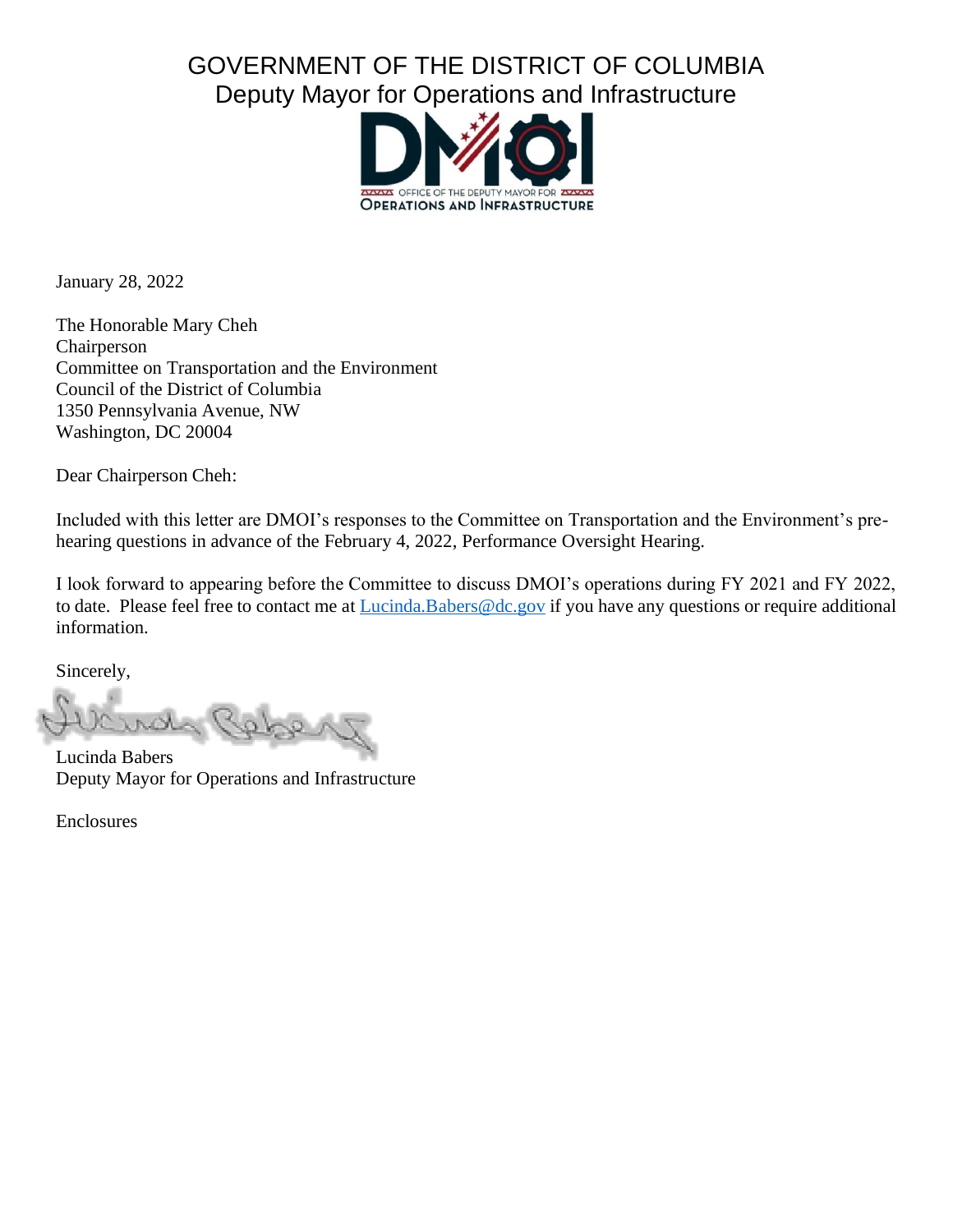### **2022 Performance Oversight Questions Part I** *Deputy Mayor for Operations and Infrastructure*

#### **A. ORGANIZATION AND OPERATIONS**

1. Please provide a complete, up-to-date **organizational chart** for the agency and each division within the agency, including the names and titles of all senior personnel. Please include an explanation of the roles and responsibilities for each division and subdivision within the agency.

**Response:** See below DMOI FY22 Organizational Chart (as of January 20, 2022) and information below outlining DMOI divisions/programs.



| <b>DMOI Agency Divisions/Programs</b> |               |                                      |  |  |  |  |
|---------------------------------------|---------------|--------------------------------------|--|--|--|--|
| Division/Program                      | Sub-Division/ | Description                          |  |  |  |  |
|                                       | Activity      |                                      |  |  |  |  |
| Deputy Mayor's                        | N/A           | To support the Mayor by ensuring a   |  |  |  |  |
| Office                                |               | strong and sustained District        |  |  |  |  |
|                                       |               | government focused on maintaining,   |  |  |  |  |
|                                       |               | strengthening, and investing in the  |  |  |  |  |
|                                       |               | District's infrastructure (built and |  |  |  |  |
|                                       |               | natural environment) and delivering  |  |  |  |  |
|                                       |               | high-quality government services to  |  |  |  |  |
|                                       |               | residents, non-residents and         |  |  |  |  |
|                                       |               | businesses.                          |  |  |  |  |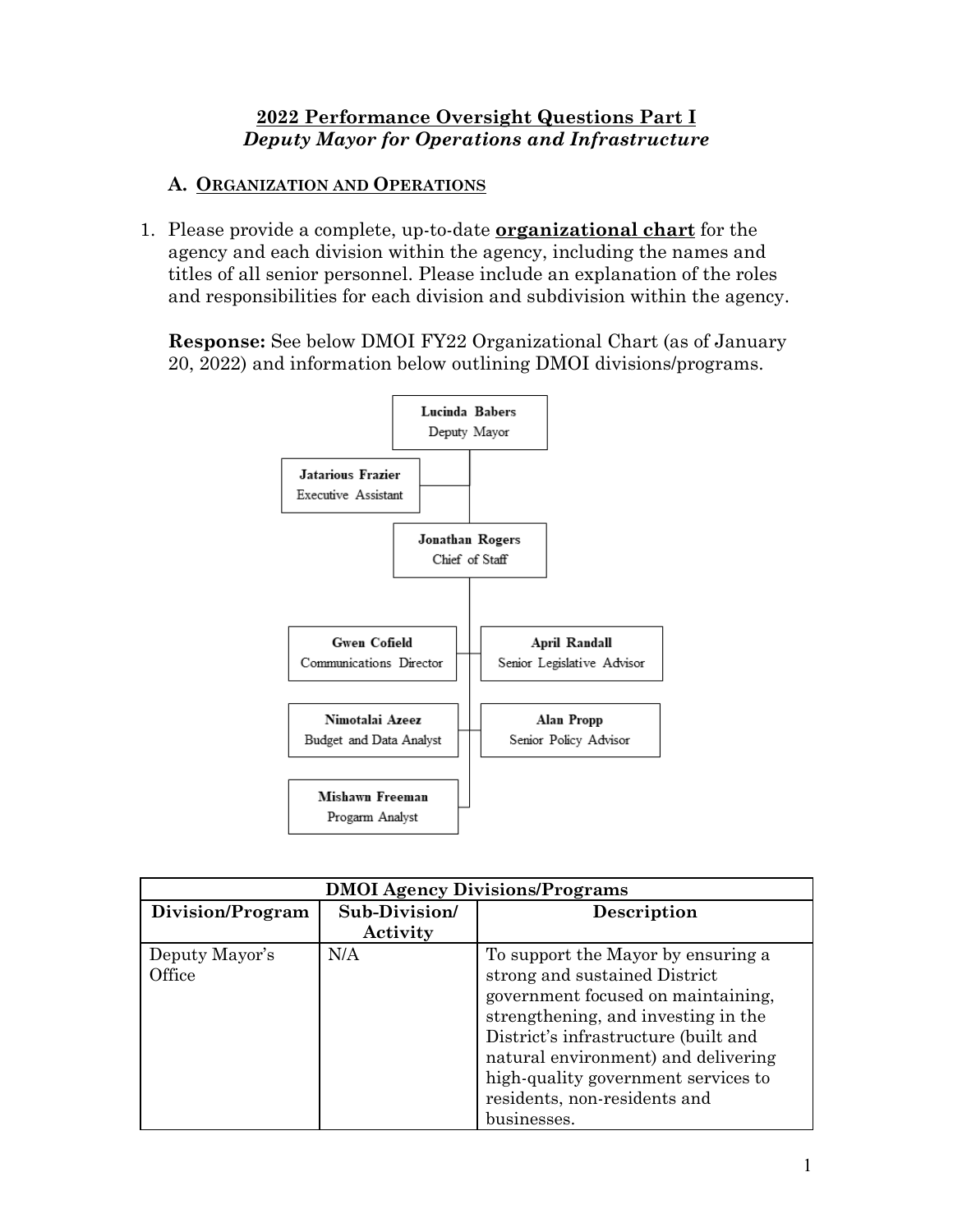Please include a list of the employees (name and title) for each subdivision and the number of vacant, frozen, and filled positions. For vacant positions, please indicate how long the position has been vacant.

**Response**: *See* DMOI's FY22 Organizational Chart in response to Question #1. There are no subdivisions within the Deputy Mayor's office. There are no vacant or frozen positions. All 8 DMOI positions are currently filled.

 Please provide a narrative explanation of any changes to the organizational chart made during the previous year.

**Response**: There were not any changes to the organizational chart in FY 2021.

- 2. Please list each **new program** implemented by the agency during FY 2021 and FY 2022, to date. For each initiative please provide:
	- A description of the initiative, including when begun and when completed (or expected to be completed);
	- The funding required to implement the initiative;
	- Any documented results of the initiative.

| <b>New Initiative Description</b> | Timeframe      | <b>Budget</b> | <b>Outcomes</b>              |
|-----------------------------------|----------------|---------------|------------------------------|
|                                   |                | Required      |                              |
| The Flood Task Force for          | The Task       | No budget     | Residential Resilience,      |
| the District of Columbia          | Force, which   | required      | Governance and               |
| was established by Office of      | meets every    | for           | Coordination Action Teams    |
| City Administrator (OCA) in       | two months,    | planning      | regularly convene to         |
| September 2021 to identify        | held its first | process       | prioritize potential actions |
| policies and projects to bolster  | meeting on     |               |                              |
| flood readiness while             | November 17,   |               |                              |
| equitably protecting the          | 2021.          |               |                              |
| District's residents and          |                |               |                              |
| economy from the damage           |                |               |                              |
| that floods can cause. The        |                |               |                              |
| Task Force, chaired by the        |                |               |                              |
| Department of Energy and          |                |               |                              |
| Environment and DC Water,         |                |               |                              |
| reports to DMOI.                  |                |               |                              |

- 3. Please provide a complete, up-to-date **position listing** for your agency, ordered by program and activity, and including the following information for each position:
	- Title of position;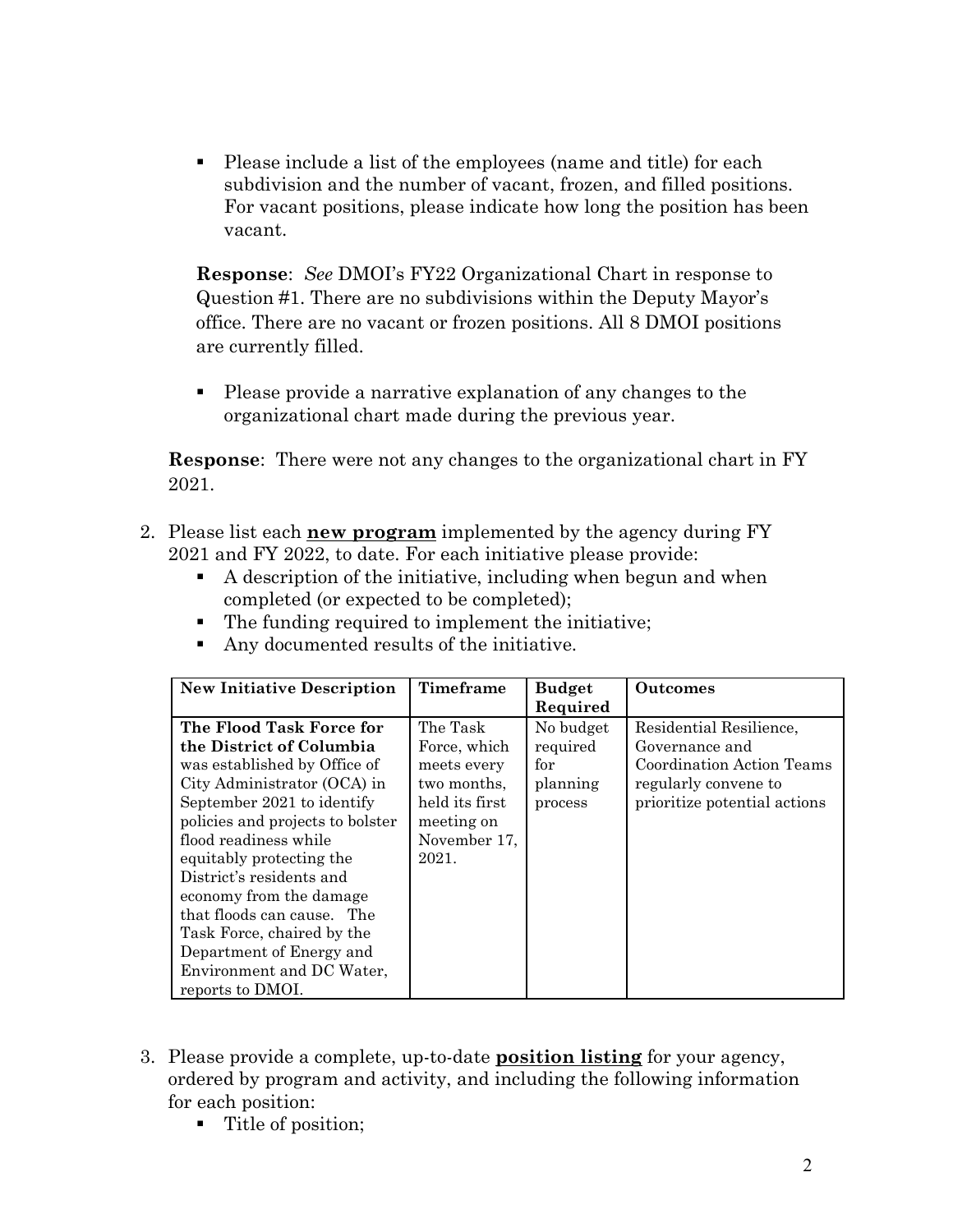- Name of employee or statement that the position is vacant, unfunded, or proposed;
- Date employee began in position;
- Salary and fringe benefits (separately), including the specific grade, series, and step of position;
- Job status (continuing/term/temporary/contract);
- Whether the position must be filled to comply with federal or local law.

*Please note the date that the information was collected*

**Response:** *See* attachment A (DMOI Positions).

4. Does the agency conduct annual **performance evaluations** of all of its employees, and was this done in FY 2021? Who conducts such evaluations? What are they performance measures by which employees are evaluated? What steps are taken to ensure that all agency employees are meeting individual job requirements? What steps are taken when an employee does not meet individual job requirements?

**Response**: At the beginning on FY2021, DMOI staff, in collaboration with management, established SMART (Specific, Measurable, Achievable, Relevant and Time-Related) goals, which were then entered into the PeopleSoft performance management system. Employees' performance measures are mainly related to agency follow-up and customer service.

Management meets at least monthly with employees and provides feedback on performance and coaching. If necessary, employees are placed on Performance Improvement Plans to further monitor performance and provide training/counseling/coaching.

The end-of-year performance evaluations were reviewed and approved by the Deputy Mayor. For FY21, 100% of eligible DMOI employees received performance evaluations from their manager.

5. Please list all **employees detailed** to or from your agency, if any. Please provide the reason for the detail, the detailed employee's date of detail, and the detailed employee's projected date of return.

**Response**: There are not any employees detailed to or from DMOI.

6. Please provide the position name, organization unit to which it is assigned, and hourly rate of any **contract workers** in your agency, and the company from which they are contracted.

**Response**: DMOI does not have any contract workers.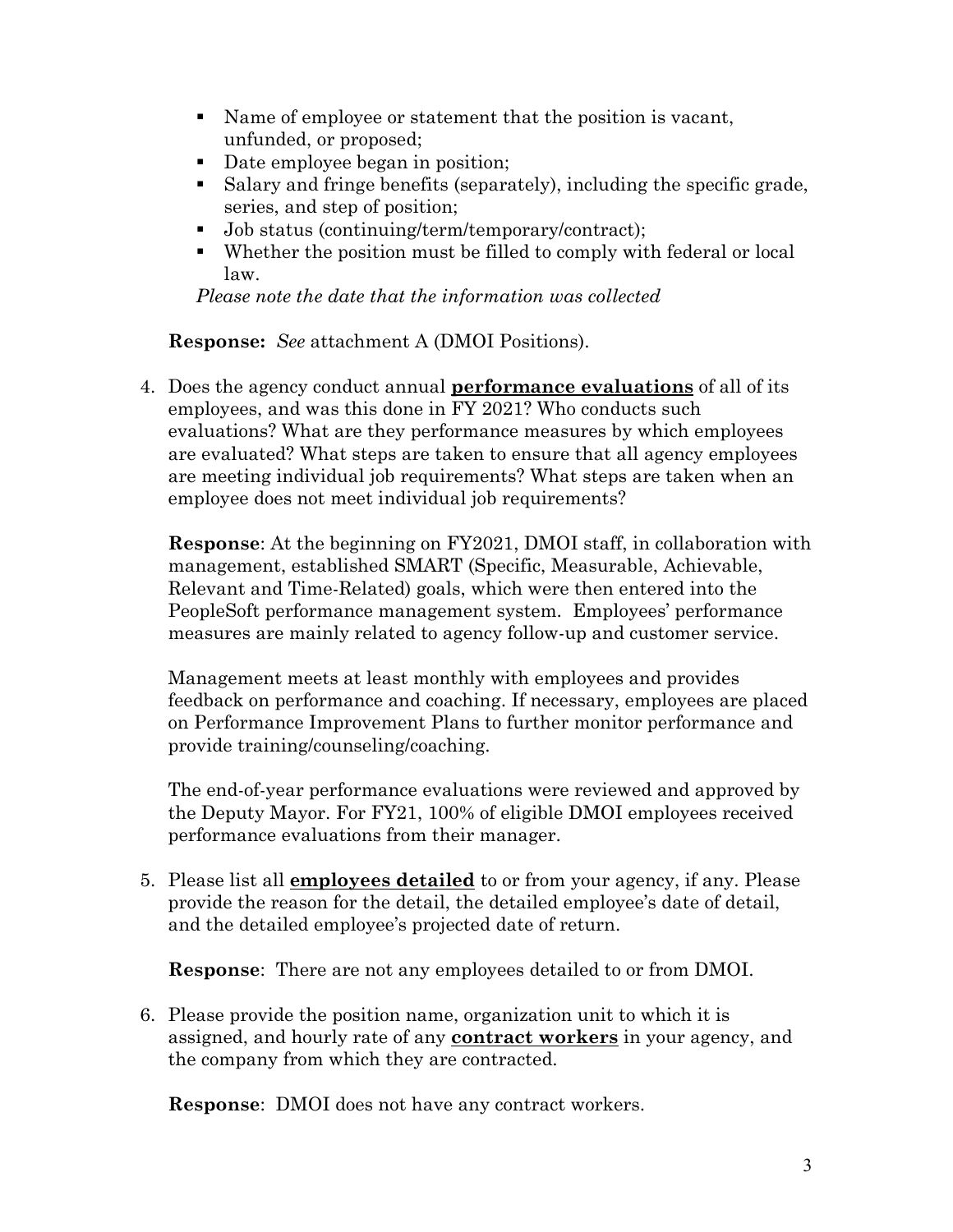- 7. Please provide the Committee with:
	- A list of all employees who receive cellphones or similar communications devices at agency expense.

**Response**: *See* the table below:

| Name               | Laptop | <b>Cell Phone</b> | iPad |
|--------------------|--------|-------------------|------|
| Randall, April     |        |                   |      |
| Babers, Lucinda    | x      |                   |      |
| Azeez, Nimotalai   |        |                   |      |
| Rogers, Jonathan   |        |                   |      |
| Propp, Alan        |        |                   |      |
| Frazier, Jatarious |        |                   |      |
| Cofield, Gwendolyn |        |                   |      |
| Freeman, Mishawn   |        |                   |      |

 Please provide the total cost for mobile communications and devices at the agency for FY 2021 and FY 2022 to date, including equipment and service plans.

**Response**: Please see the information below:

FY21 Mobile Communication Costs: \$5,031.99 FY22 YTD Mobile Communication Costs: \$1,192.35

 A list of all vehicles owned, leased, or otherwise used by the agency and to whom the vehicle is assigned.

**Response**: DMOI does not own, lease, or otherwise use any vehicles.

A list of employee bonuses or special award pay granted in FY 2021 and FY 2022, to date.

**Response**: DMOI did not award any bonuses or special award pay in FY 2021 or FY 2022, to-date.

A list of travel expenses, arranged by employee.

**Response**: There were not any travel expenses in FY 2021.

 A list of the total overtime and worker's compensation payments paid in FY 2021 and FY 2022, to date.

### **Response**:

FY 2021 overtime: \$4,668 FY 2022 YTD overtime: \$359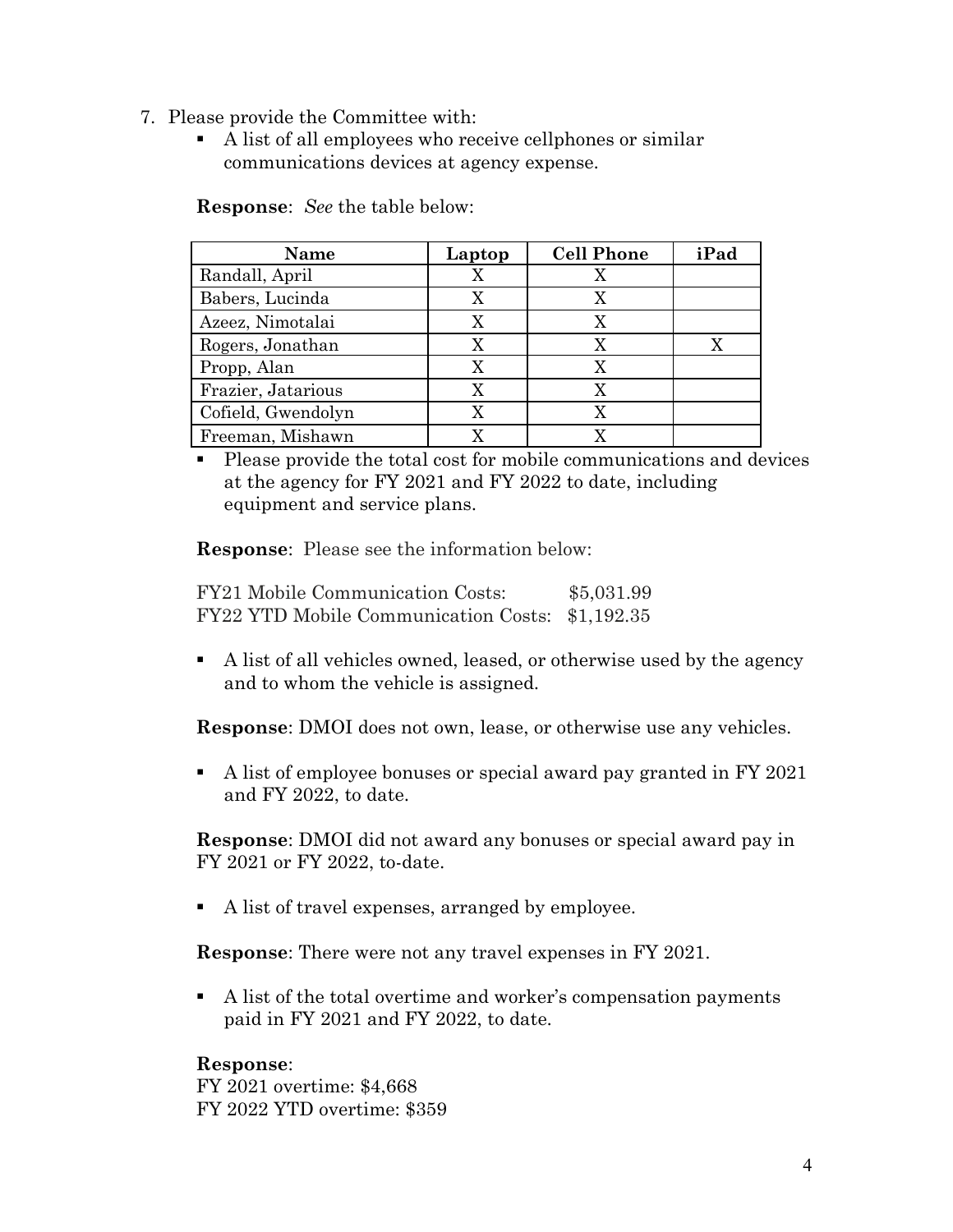- 8. Please provide a list of each **collective bargaining agreement** that is currently in effect for agency employees.
	- Please include the bargaining unit (name and local number), the duration of each agreement, and the number of employees covered.

**Response**: There are not any collective bargaining agreements currently in effective for DMOI's employees.

 Please provide, for each union, the union leader's name, title, and his or her contact information, including e-mail, phone, and address if available.

### **Response:** N/A

 Please note if the agency is currently in bargaining and its anticipated completion date.

### **Response:** N/A

9. Please identify all **electronic databases** maintained by your agency, including the following:

**Response:** DMOI does not maintain any electronic databases.

 A detailed description of the information tracked within each system;

### **Response:** N/A

 The age of the system and any discussion of substantial upgrades that have been made or are planned to the system;

### **Response:** N/A

 Whether the public can be granted access to all or part of each system.

### **Response:** N/A

10.Please describe the agency's procedures for investigating allegations of **sexual harassment** or misconduct committed by or against its employees. List and describe any allegations received by the agency in FY 2021 and FY 2022, to date, and whether and how those allegations were resolved.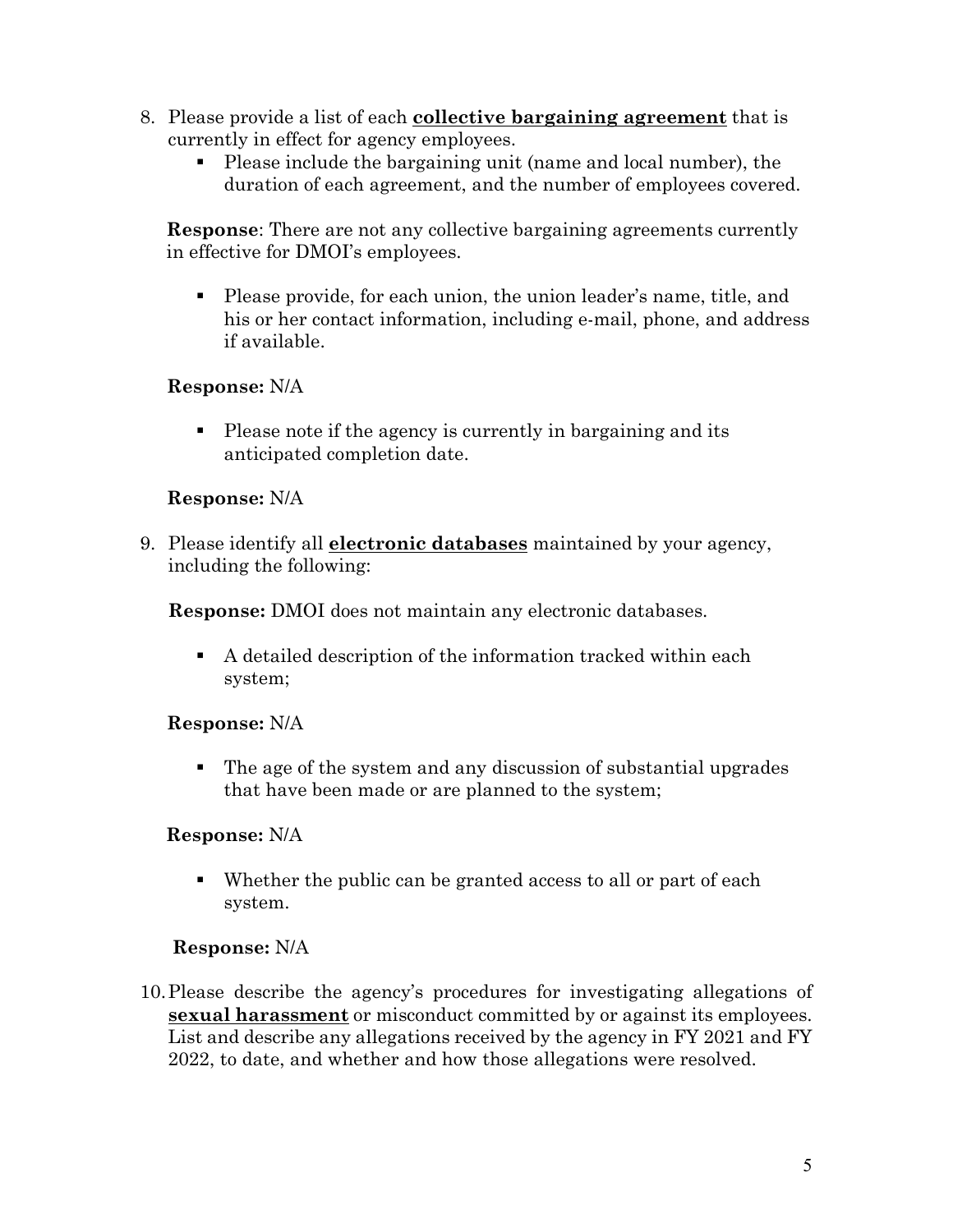**Response**: DMOI follows the procedures outlined in Mayor's Order 2017- 313, December 18, 2017, as it relates to sexual harassment allegations and investigations.

There were no sexual harassment allegations received by DMOI in FY2021 and FY2022 to date.

- 11.For any **boards or commissions** associated with your agency, please provide a chart listing the following for each member:
	- The member's name;
	- Confirmation date;
	- **Term expiration date;**
	- Whether the member is a District resident or not;
	- Attendance at each meeting in FY 2021 and FY 2022, to date.
	- Please also identify any vacancies.

**Response:** There are not any boards or commissions associated with DMOI.

12.Please list the **task forces and organizations**, including those inside the government such as interagency task forces, of which the agency is a member and any associated membership dues paid.

| <b>Response:</b> See the table below: |  |  |  |  |
|---------------------------------------|--|--|--|--|
|---------------------------------------|--|--|--|--|

| <b>Task Force Name</b>               | <b>Task Force</b> | <b>DMOI Task Force</b> | <b>Dues</b> |
|--------------------------------------|-------------------|------------------------|-------------|
|                                      | <b>Type</b>       | <b>Member</b>          | Amount      |
| Vision Zero Working Group            | Interagency       | Lucinda Babers         | None        |
|                                      |                   | Alan Propp             |             |
|                                      |                   | Jonathan Rogers        |             |
| <b>Autonomous Vehicles Working</b>   | Interagency       | Alan Propp             | None        |
| Group                                |                   |                        |             |
| <b>Undergrounding Project</b>        | Interagency       | Jonathan Rogers        | None        |
| <b>Consumer Education Task</b>       |                   | Mishawn Freeman        |             |
| Force                                |                   |                        |             |
| <b>Underground Facilities</b>        | Interagency       | Alan Propp             | None        |
| <b>Protection Advisory Committee</b> |                   |                        |             |
| Interagency Parking                  | Interagency       | Alan Propp             | None        |
| <b>Enforcement Coordination</b>      |                   | Jonathan Rogers        |             |
|                                      |                   | Mishawn Freeman        |             |
| DC Flood Task Force                  | Interagency       | Lucinda Babers         | None        |
|                                      |                   | Alan Propp             |             |
| Interagency Municipal                | Interagency       | Alan Propp             | None        |
| Transportation Electrification       |                   |                        |             |
| Group                                |                   |                        |             |
| Anacostia Waterfront Working         | Interagency       | Alan Propp             | None        |
| Group                                |                   |                        |             |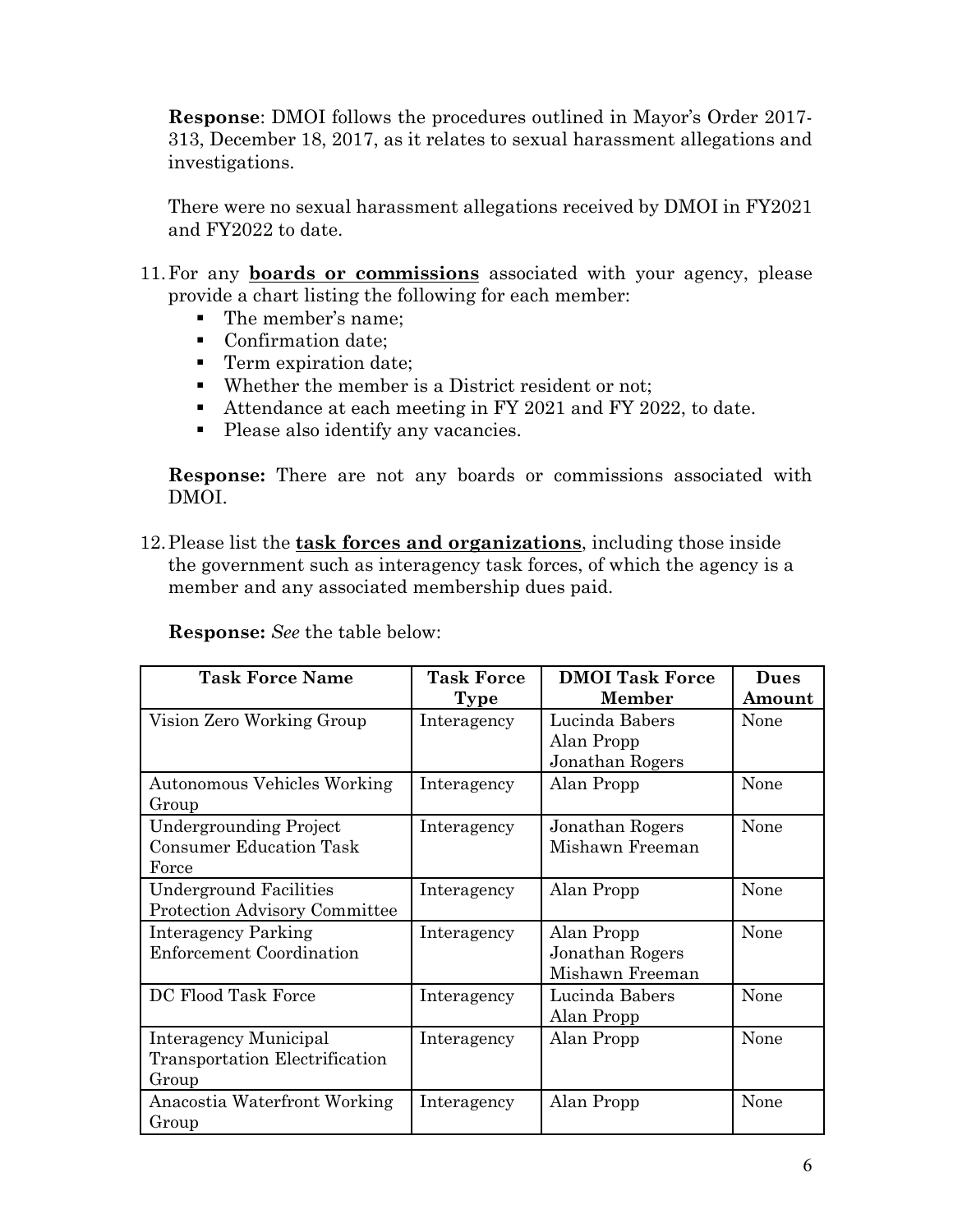| Lead Free DC – Lead Service<br>Line Replacement working<br>group | Interagency | Jonathan Rogers<br>Jatarious Frazier | None |
|------------------------------------------------------------------|-------------|--------------------------------------|------|
| Vacant Buildings Group                                           | Interagency | Mishawn Freeman<br>April Randall     | None |
| Interagency Committee on<br>Racial Equity                        | Interagency | Nimotalai Azeez<br>April Randall     | None |

13.How does the agency solicit **feedback** from the public? Please describe.

**Response**: Since DMOI is not an operational agency with operational programs, the office does not typically solicit feedback from the public. However, we support any feedback mechanisms used by agencies under our purview. Also, the public can contact us via phone, website, and social media.

In September 2021, we conducted an online survey on how the public submits and resolves 311 requests and their general use of in-person services as the city reopened.

What is the nature of comments received? Please describe.

**Response**: Regarding the few comments received from the public via our website and social media, virtually all involve resolving a customer issue with agencies under our purview. Although there were not many survey respondents, DMOI was able to glean the following useful information:

- 1) 60% of the respondents contacted 311 by telephone and 40% used the 311 app
- 2) about 52% of the respondents said they tried to resolve their issues directly with the agency before contacting DMOI; and
- 3) 70% of respondents say they check the agency's website first to see if there is an online service.
- How has the agency changed its practices as a result of such feedback?

**Response**: DMOI's consistent procedures involve following up with the agency and monitoring to determine any patterns in the comments received. Regarding the online survey, we shared the results with DMOI staff that directly address 311 issues to determine what, if anything, should be shared with the Office of Unified Communications (OUC) or changed regarding DMOI procedures considering the small sample of respondents.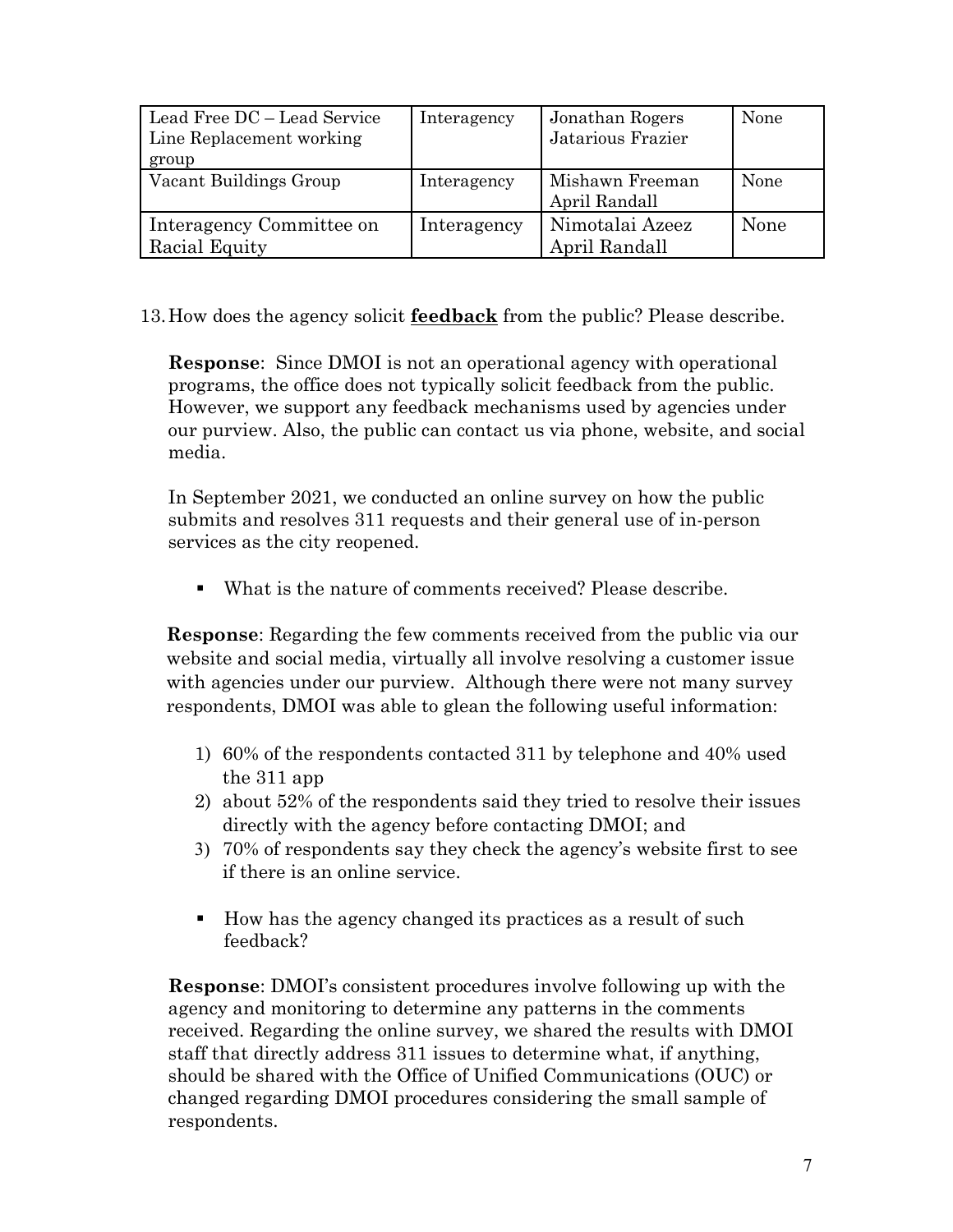14.Please complete the following chart about the residency of **new hires**:

| $1.4$ and $0.1$ and $0.7$ $0.00$ and $0.01$ and $0.00$ and $0.00$ and $0.00$ and $0.00$ and $0.00$ and $0.00$ and $0.00$ and $0.00$ and $0.00$ and $0.00$ and $0.00$ and $0.00$ and $0.00$ and $0.00$ and $0.00$ and $0.00$ a |                     |                                      |  |  |  |  |  |
|-------------------------------------------------------------------------------------------------------------------------------------------------------------------------------------------------------------------------------|---------------------|--------------------------------------|--|--|--|--|--|
| Position Type                                                                                                                                                                                                                 | <b>Total Number</b> | Number who are District<br>Residents |  |  |  |  |  |
| Continuing                                                                                                                                                                                                                    |                     |                                      |  |  |  |  |  |
| Term                                                                                                                                                                                                                          |                     |                                      |  |  |  |  |  |
| Temporary                                                                                                                                                                                                                     |                     |                                      |  |  |  |  |  |
| Contract                                                                                                                                                                                                                      |                     |                                      |  |  |  |  |  |

**Number of Employees Hired in FY 2021** 

## **Number of Employees Hired in FY 2022, to date**

| Position Type | <b>Total Number</b> | Number who are District<br>Residents |
|---------------|---------------------|--------------------------------------|
| Continuing    |                     |                                      |
| Term          |                     |                                      |
| Temporary     |                     |                                      |
| .<br>Contract |                     |                                      |

15.Please provide the agency's FY 2021 Performance Accountability Report.

**Response:** *See* Attachment B (DMOI's FY 2021 Performance Accountability Report).

## **B. BUDGET AND FINANCE**

16.Please provide a chart showing the agency's **approved budget and actual spending**, for FY 2021 and FY 2022, to date. In addition, please describe any variance between fiscal year appropriations and actual expenditures for each program and activity code.

**Response:** *See* the chart below:

| FY 2021 Budget vs. Actuals |               |                            |           |                              |  |  |  |
|----------------------------|---------------|----------------------------|-----------|------------------------------|--|--|--|
| <b>Year End</b>            |               |                            |           |                              |  |  |  |
| Program                    | <b>Budget</b> | <b>Actuals</b>             | Variance  | <b>Notes</b>                 |  |  |  |
| Performance<br>Management  | \$1,297,579   | \$1,156,455                | \$141,124 | Insignificant variance       |  |  |  |
|                            |               |                            |           |                              |  |  |  |
|                            |               | FY 2022 Budget vs. Actuals |           |                              |  |  |  |
|                            |               | <b>Thru December</b>       |           |                              |  |  |  |
| Program                    | <b>Budget</b> | <b>Actuals</b>             | Variance  | <b>Notes</b>                 |  |  |  |
| Performance                |               |                            |           |                              |  |  |  |
| Management                 |               |                            | \$920,858 | Variance on track for end of |  |  |  |
|                            | \$1,244,138   | \$323,280                  |           | year spending                |  |  |  |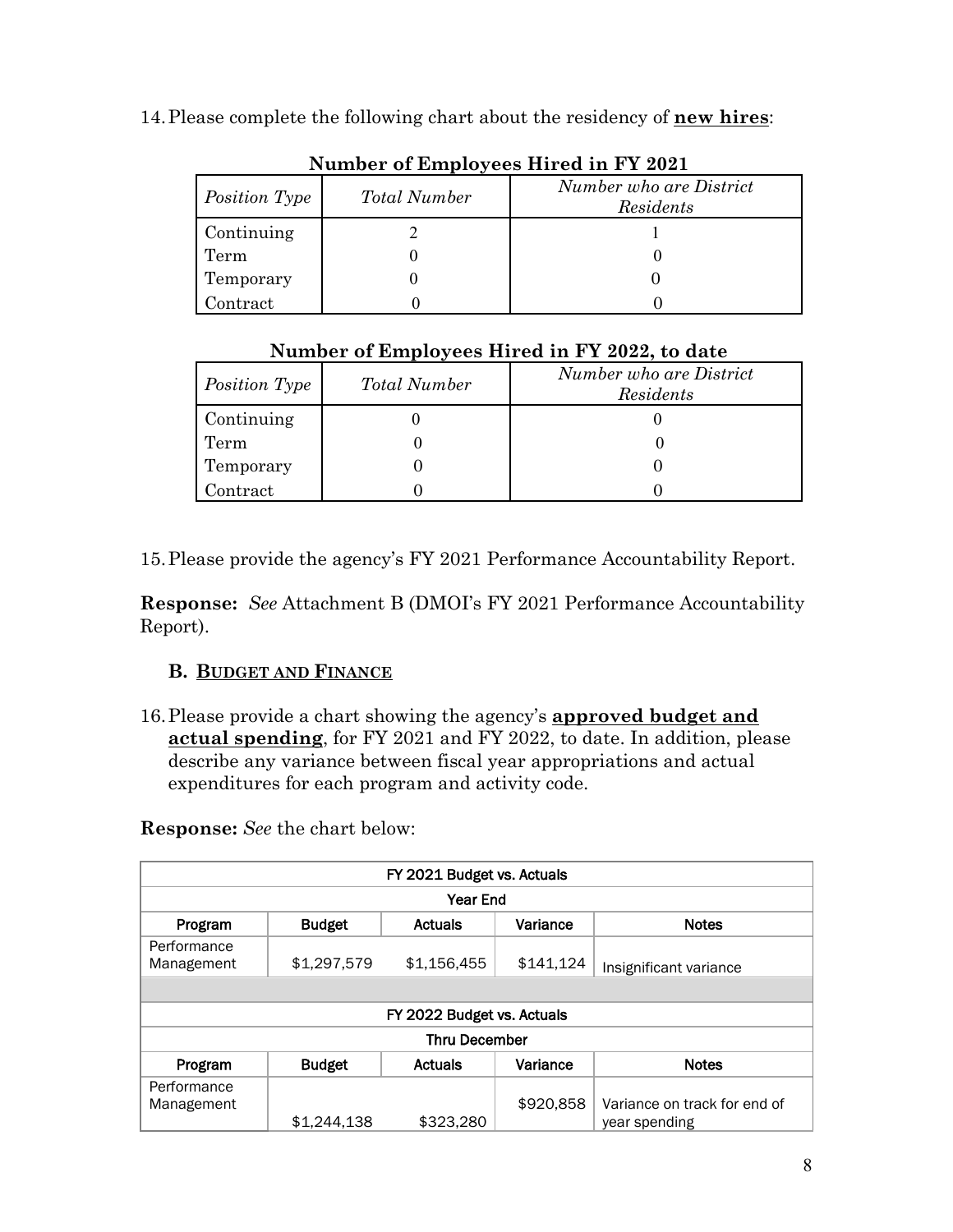- 17.Please list any **reprogrammings**, in, out, or within, related to FY 2021 or FY 2022 funds. For each reprogramming, please list:
	- The reprogramming number;
	- The total amount of the reprogramming and the funding source (i.e., local, federal, SPR);
	- The sending or receiving agency name, if applicable;
	- The original purposes for which the funds were dedicated;
	- The reprogrammed use of funds.

**Response**: There are not any reprogrammings in, out, or within, related to DMOI's FY 2021 or FY 2022 funds.

- 18.Please provide a complete accounting for all **intra-District transfers** received by or transferred from the agency during FY 2021 and FY 2022, to date, including:
	- Buyer agency and Seller agency;
	- The program and activity codes and names in the sending and receiving agencies' budgets;
	- Funding source (i.e. local, federal, SPR);
	- Description of MOU services;
	- Total MOU amount, including any modifications;
	- The date funds were transferred to the receiving agency.

**Response**: *See* the charts below:

|                          | <b>Deputy Mayor for Operations and Infrastructure</b> |                               |                                |               |                 |                |  |  |
|--------------------------|-------------------------------------------------------|-------------------------------|--------------------------------|---------------|-----------------|----------------|--|--|
|                          |                                                       |                               | <b>FY 2021 Intra-Districts</b> |               |                 |                |  |  |
|                          |                                                       |                               |                                |               |                 |                |  |  |
| <b>DMOI</b> as the Buyer |                                                       |                               |                                |               |                 |                |  |  |
| <b>Seller</b>            | Appr                                                  |                               | <b>Amount</b>                  | Amount        | <b>Amount</b>   | <b>Net</b>     |  |  |
| <b>Agency</b>            | <b>Fund</b>                                           | <b>Description of Service</b> | <b>Advanced</b>                | <b>Billed</b> | <b>Returned</b> | <b>Balance</b> |  |  |
| <b>OCP</b>               | 0100                                                  | Purchase Card                 | \$10,133.91                    | \$10,133.91   | \$0.00          | \$0.00         |  |  |
| <b>OUC</b>               | 0100                                                  | 311 Services                  | \$1,286.96                     | \$1,286.96    | \$0.00          | \$0.00         |  |  |
|                          |                                                       |                               |                                |               |                 |                |  |  |
|                          |                                                       | <b>Grand Total</b>            | \$11,420.87                    | \$11,420.87   | \$0.00          | \$0.00         |  |  |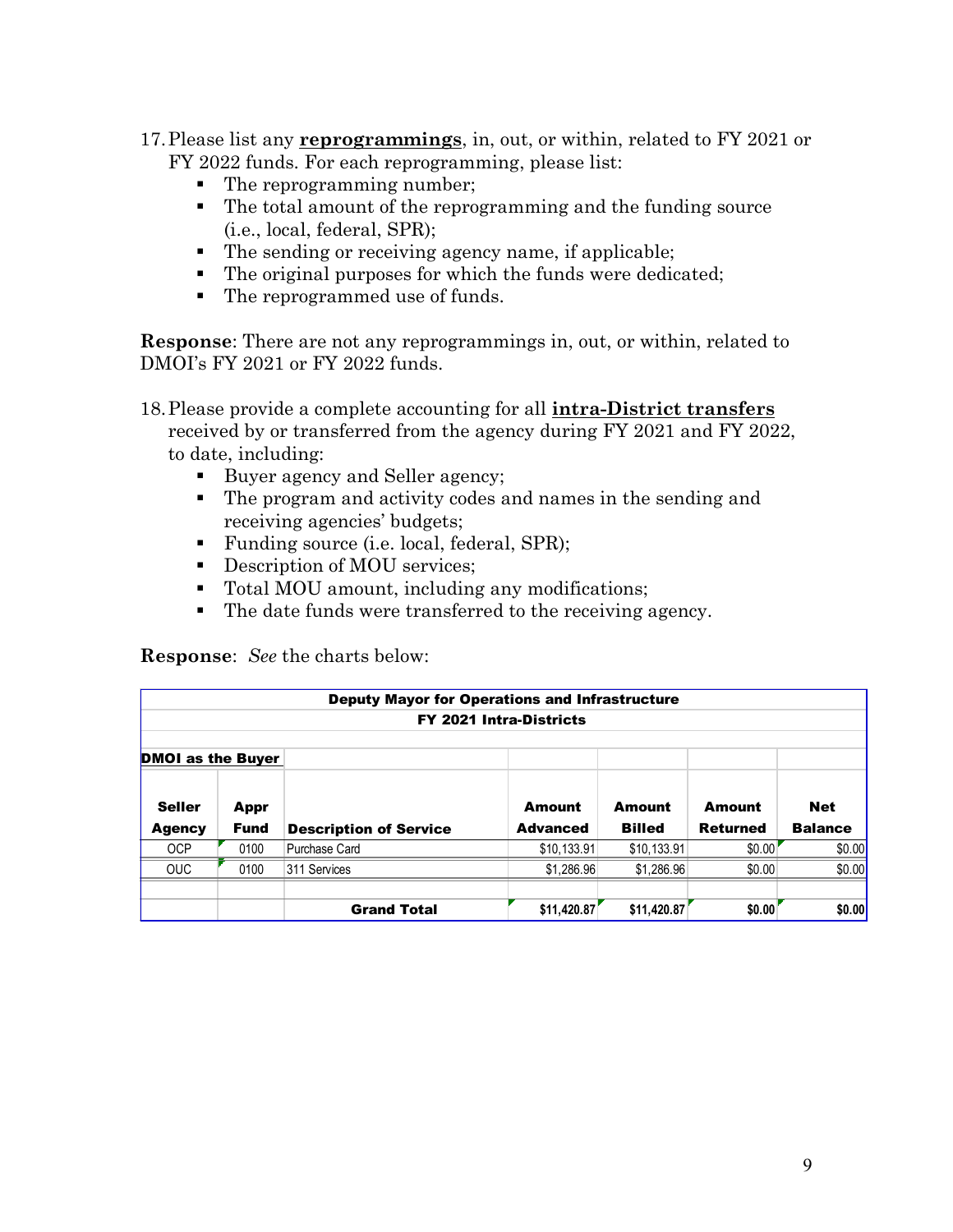|                                |                     | <b>Deputy Mayor for Operations and Infrastructure</b> |                                  |                         |                           |                              |
|--------------------------------|---------------------|-------------------------------------------------------|----------------------------------|-------------------------|---------------------------|------------------------------|
|                                |                     |                                                       | <b>FY 2022 Intra-Districts</b>   |                         |                           |                              |
|                                |                     |                                                       | (thru December)                  |                         |                           |                              |
| <b>DMOI</b> as the Buyer       |                     |                                                       |                                  |                         |                           |                              |
| <b>Seller</b><br><b>Agency</b> | Appr<br><b>Fund</b> | <b>Description of Service</b>                         | <b>Amount</b><br><b>Advanced</b> | Amount<br><b>Billed</b> | Amount<br><b>Returned</b> | <b>Net</b><br><b>Balance</b> |
| <b>OCP</b>                     | 0100                | Purchase Card                                         | \$10,000.00                      | \$1,353.94              | \$0.00                    | \$8,646.06                   |
|                                |                     |                                                       |                                  |                         |                           |                              |
|                                |                     |                                                       |                                  |                         |                           |                              |
|                                |                     | <b>Grand Total</b>                                    | \$10,000.00                      | \$1,353.94              | \$0.00                    | \$8,646.06                   |

19.Please provide a list of all **MOUs** in place during FY 2021 and FY 2022, to date, that are not listed in response to the question above.

**Response:** In addition to the information provided in the charts in response to question #18, DMOI is a buyer agency for the following MOUs in FY 2021 and FY 2022.

- EOM Support Services
- OUC 311 Salesforce Licenses
- 20.Please identify any **special purpose revenue accounts** maintained by, used by, or available for use by your agency during FY 2021 and FY 2022, to date. For each account, please list the following:
	- The revenue source name and code;
	- The source of funding;
	- A description of the program that generates the funds;
	- The amount of funds generated by each source or program in FY 2021 and FY 2022, to date;
	- Expenditures of funds, including the purpose of each expenditure, for FY 2021 and FY 2022, to date.

**Response**: There were not any special purpose revenue accounts maintained by, used by, or available for DMOI's use during FY 2021 and FY 2022, to date.

21.Please provide a list of all projects for which your agency currently has **capital funds** available. Please include the following:

- A description of each project, including any projects to replace aging infrastructure (e.g., water mains and pipes);
- The amount of capital funds available for each project;
- A status report on each project, including a timeframe for completion;
- Planned remaining spending on the project.

**Response**: There are not any projects for which DMOI currently has capital funds available.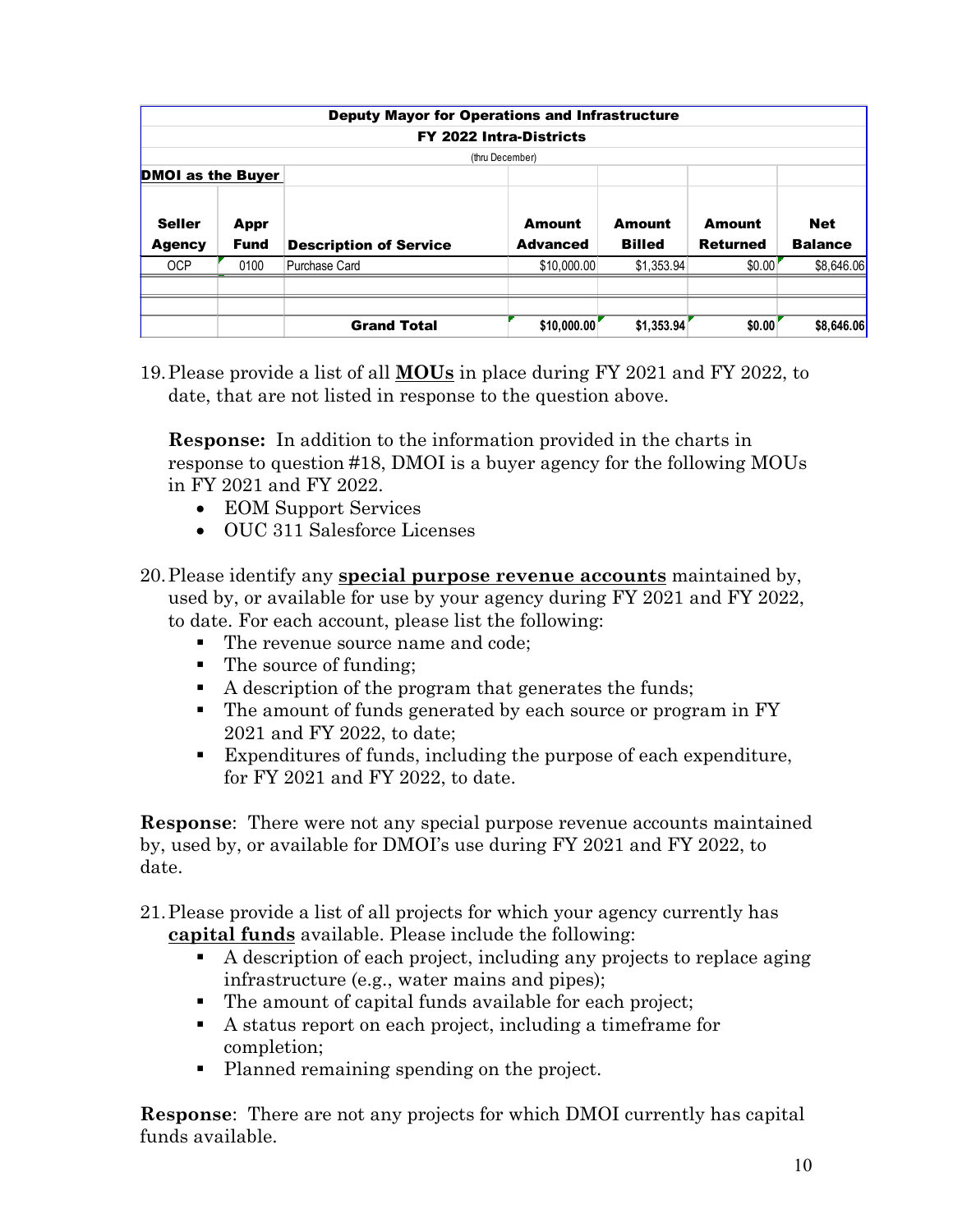22.Please provide a complete accounting of all **federal grants** received for FY 2021 and FY 2022, to date, including the amount, the purpose for which the funds were granted, whether those purposes were achieved and, for FY 2021, the amount of any unspent funds that did not carry over.

**Response**: DMOI did not receive any federal grants in FY 2021 or FY 2022, to date.

- 23.Please list each contract, procurement, lease, and grant ("**contract**") awarded, entered into, extended and option years exercised, by your agency during FY 2021 and FY 2022, to date. For each contract, please provide the following information, where applicable:
	- The name of the contracting party;
	- The nature of the contract, including the end product or service;
	- The dollar amount of the contract, including budgeted amount and actually spent;
	- The term of the contract:
	- Whether the contract was competitively bid or not;
	- The name of the agency's contract monitor and the results of any monitoring activity;
	- Funding source;
	- Whether the contract is available to the public online.

**Response:** There were not any contracts, procurements, lease, or grants awarded to DMOI during FY 2021 or FY 2022, to date.

- 24.Please provide the details of any **surplus** in the agency's budget for FY 2021, including:
	- Total amount of the surplus;
	- All projects and/or initiatives that contributed to the surplus.

**Response**: *See* the chart provided in response to question #16 and the notes.

### **C. LAWS, AUDITS, AND STUDIES**

25.Please identify any **legislative requirements** that the agency lacks sufficient resources to properly implement.

**Response:** There are not any legislative requirements the agency lacks sufficient resources to properly implement. As an oversight body, DMOI's mission is to facilitate the efficient and effective implementation of the objectives and missions of its cluster agencies.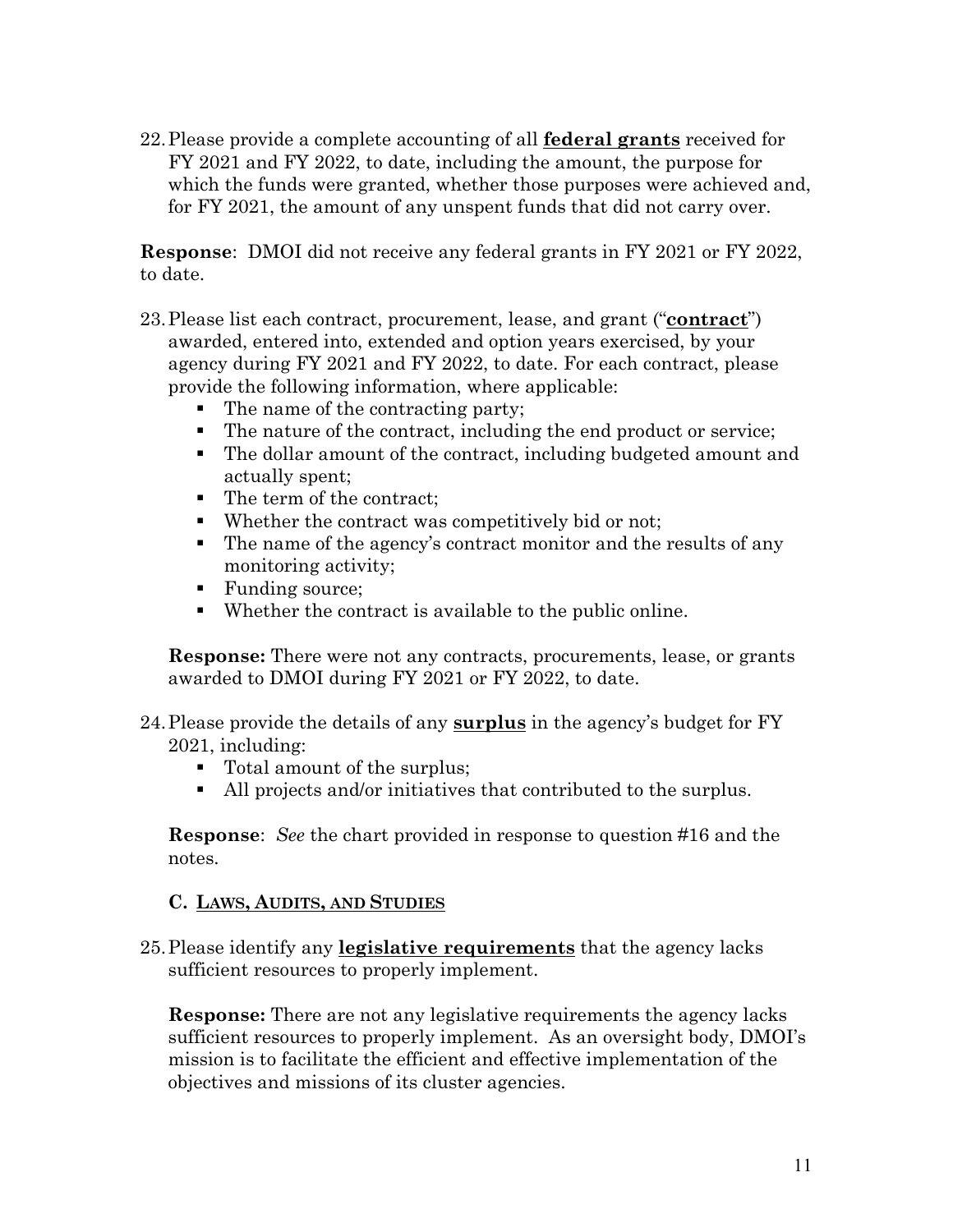26.Please identify any statutory or regulatory **impediments** to your agency's operations or mission.

**Response**: There are not any statutory or regulatory impediments to DMOI's operations or mission. As an oversight body, DMOI's mission is to facilitate the efficient and effective implementation of the objectives and missions of its cluster agencies.

27.Please list all **regulations** for which the agency is responsible for oversight or implementation. Where available, please list by chapter and subject heading, including the date of the most recent revision.

**Response:** DMOI does not have any regulations it is directly responsible for oversight or implementation. As an oversight agency, DMOI is indirectly responsible for the oversight and implementation of all regulatory authority amongst its cluster agencies.

28.Please explain the impact on your agency of any **federal legislation or regulations** adopted during FY 2021 that significantly affect agency operations or resources.

**Response:** There was not any federal legislation or regulations adopted in Fiscal Year 2021 directly impacting DMOI's operations or resources.

29.Please provide a list of all studies, research papers, and analyses ("**studies**") the agency requested, prepared, or contracted for during FY 2021. Please state the status and purpose of each study.

**Response:** DMOI did not request, prepare, or contract with any thirdparty companies to prepare any studies, research papers, or analyses in FY 2021 or FY 2022, to date.

30.Please list and describe any ongoing **investigations**, audits, or reports on your agency or any employee of your agency, or any investigations, studies, audits, or reports on your agency or any employee of your agency that were completed during FY 2021 and FY 2022, to date.

**Response:** There were not any ongoing investigations, audits, or reports pertaining DMOI in FY 2021 or FY 2022, to date.

31.Please identify all **recommendations** identified by the Office of the Inspector General, D.C. Auditor, or other federal or local oversight entities during the previous 3 years. Please provide an update on what actions have been taken to address these recommendations. If the recommendation has not been implemented, please explain why.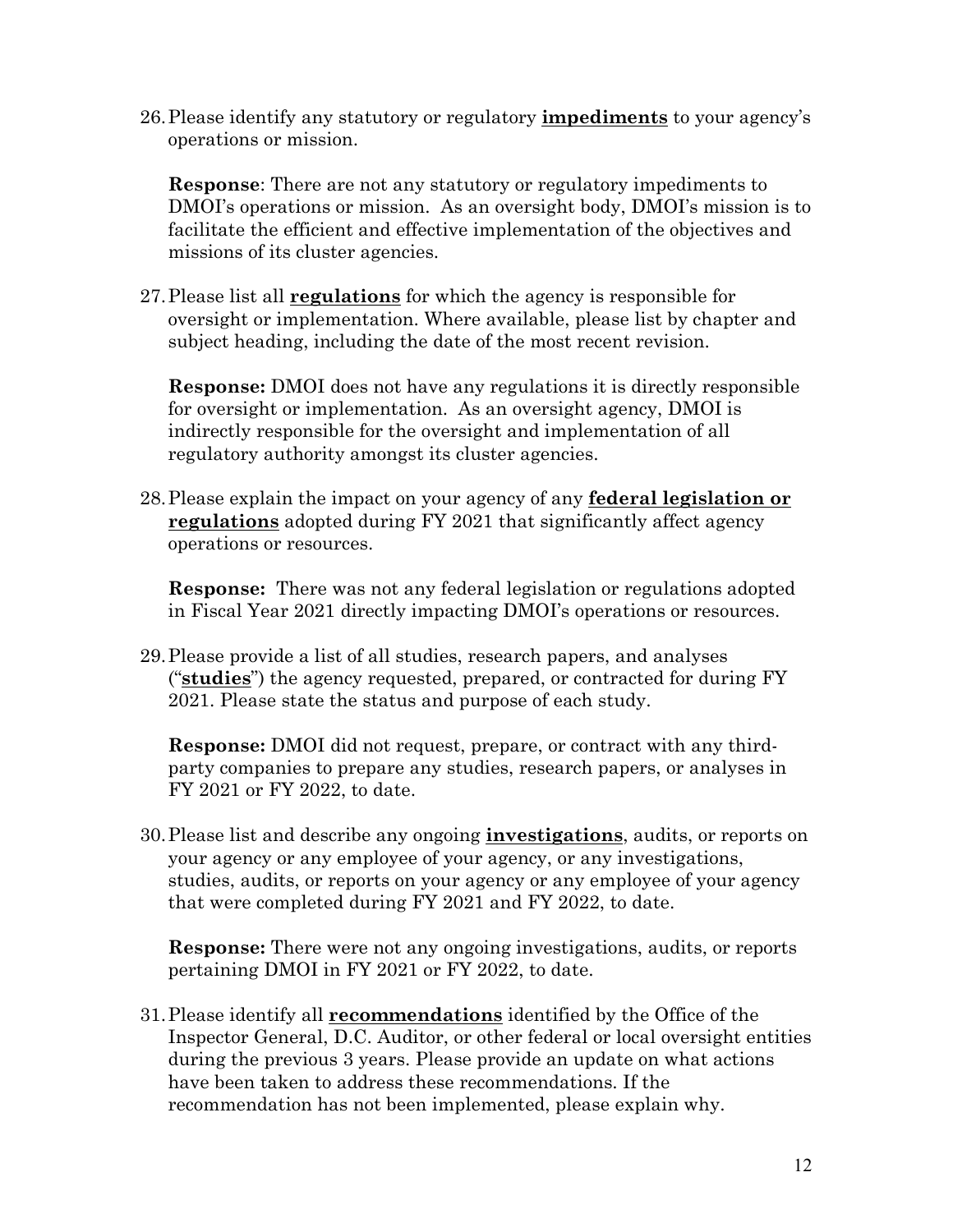**Response:** DMOI has not received any recommendations from the Office of the Inspector General, D.C. Auditor, or other federal or local oversight entities during the previous 3 years.

32.Please list any **reporting** requirements required by Council legislation and whether the agency has met these requirements.

**Response**: There are not any reporting requirements required by Council legislation DMOI must comply with.

33.Please list all pending **lawsuits** that name the agency as a party, and provide the case name, court where claim was filed, case docket number, and a brief description of the case.

**Response:** There are not any pending lawsuits involving DMOI as a named party.

34.Please list all **settlements** entered into by the agency or by the District on behalf of the agency in FY 2021 or FY 2022, to date, including any covered by D.C. Code § 2-402(a)(3), and provide the parties' names, the amount of the settlement, and if related to litigation, the case name and a brief description of the case. If unrelated to litigation, please describe the underlying issue or reason for the settlement (e.g. administrative complaint, etc.).

**Response:** DMOI did not enter into any settlements in FY 2021 of FY 2022, to date.

35.Please list any **administrative complaints or grievances** that the agency received in FY 2021 and FY 2022, to date, broken down by source. Please describe the process utilized to respond to any complaints and grievances received and any changes to agency policies or procedures that have resulted from complaints or grievances received. For any complaints or grievances that were resolved in FY 2021 or FY 2022, to date, describe the resolution.

**Response:** DMOI did not receive any administrative complaints or grievances in FY 2021 or FY 2022, to date.

### **D. PROGRAM-SPECIFIC QUESTIONS**

36.Please list and describe DMOI's major accomplishments in FY 2021.

**Response**: In FY2021, DMOI had the following accomplishments: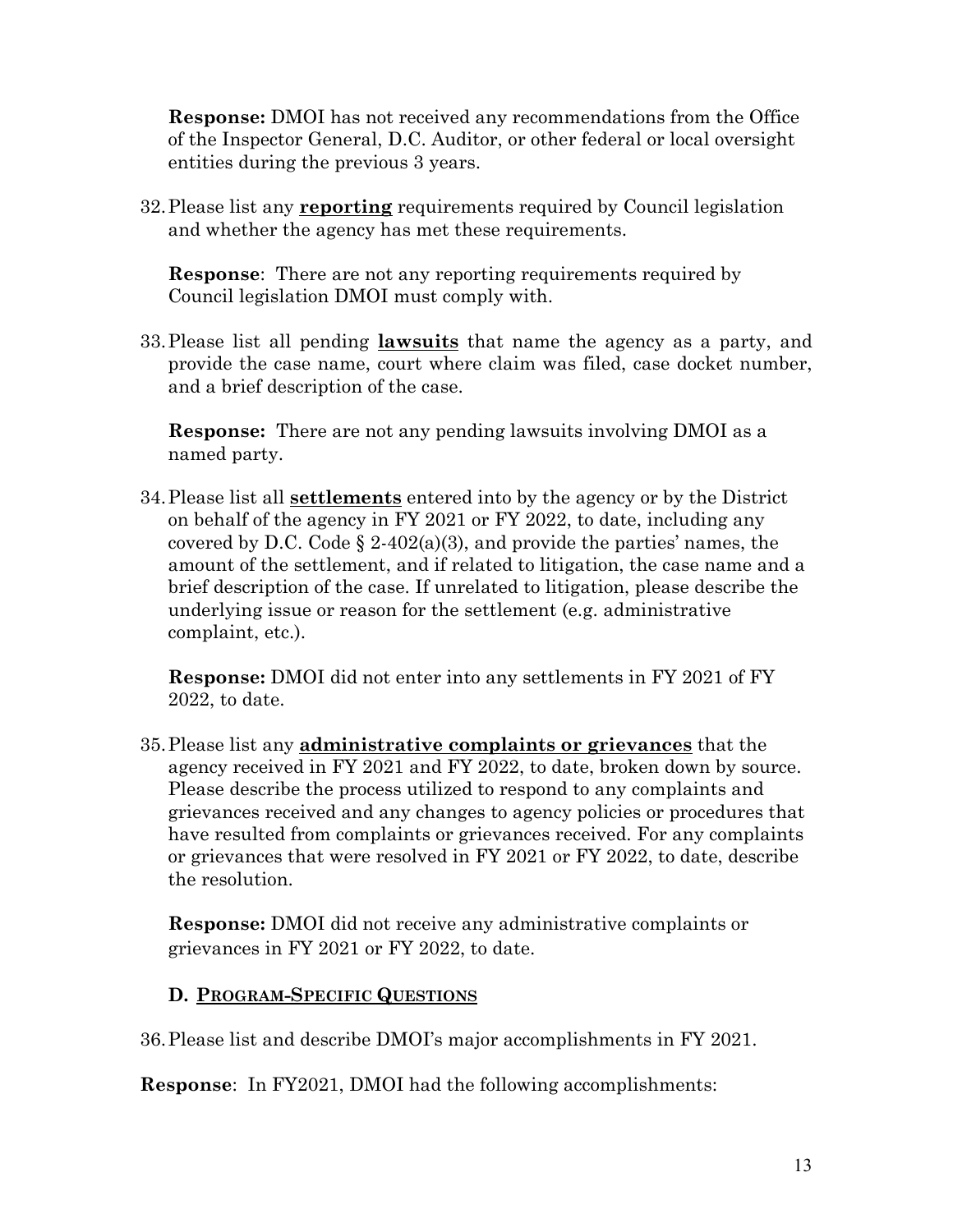- Coordinated with agencies to complete a budget equity assessment of proposed reductions and enhancements. Then, as a cluster, created a voluntary DMOI Equity Council.
- Coordinated with DFHV to create and propel DC SchoolConnect, a new program that provides transportation to DC students in a safer alternative to and from schools.
- Increased cluster agencies' commitment to employee performance management with 99.74% FY20 evaluation completions and 98.99% FY21 plan completions. Both percentages are increases over the FY20 process.
- Launched DMOI cluster biannual newsletter providing agency information and accomplishments.
- Identified new or revised cluster agency reporting requirements and established annual and biennial agency review and updating of reporting requirements.
- 37.What, if any, functions has DMOI taken over from its subordinate agencies in the past year?

**Response:** DMOI did not take over any subordinate agency's functions in FY 2021.

- 38.How has DMOI improved coordination between agencies under its purview in the last year?
	- Please give examples of times DMOI has stepped in to assist District residents and improve the coordination or functioning of the agencies under its purview.

**Response**: DMOI is most effective in ensuring there is agency coordination and helping to deconflict any initiatives, programs, or operations individual agencies conduct that may have had unintended consequences for sister agencies were it not for high-level coordination. DMOI engages in direct customer service with residents who are unsure which agency provides which service or to clarify an agency's processes. Ideally, DMOI coordination among agency leadership results in smooth functioning and coordination among DMOI agencies, which helps to prevent problems with the services that District residents receive.

Successful examples in this regard include interagency coordination related to transportation functions, such as District Department of Transportation (DDOT), the Department of Public Works (DPW), the Department of Motor Vehicles (DMV), and the Department of For-Hire Vehicles (DFHV). DMOI's coordination with these agencies will help to ensure that a resident's or business owner's complaint about the new ParkDC program, for example, is addressed by proper parking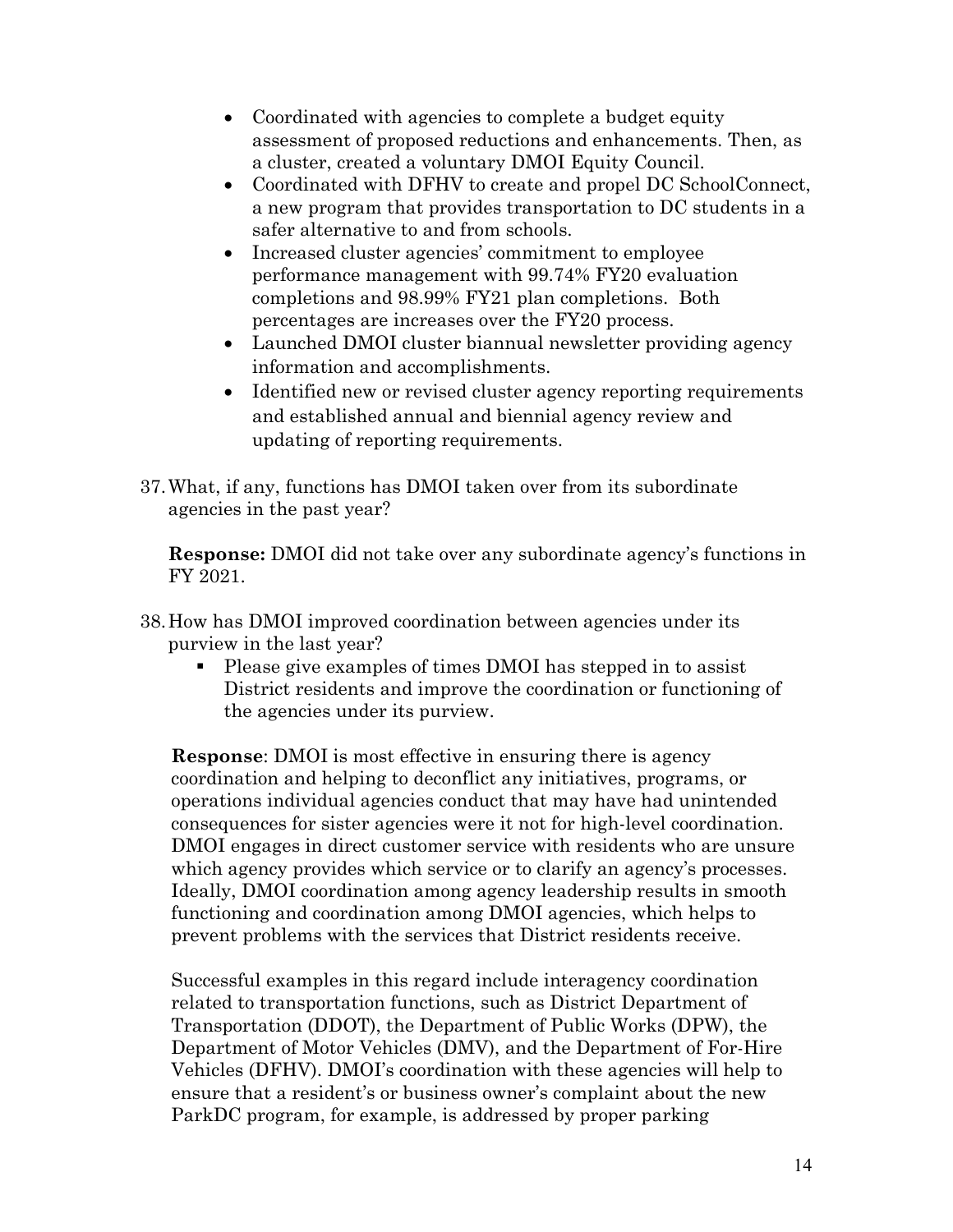management at DDOT, effective enforcement related to abandoned vehicles by DPW, and fair adjudication by DMV.

Complaints about illegal construction are more easily resolved when DMOI ensures high-level collaboration between Department of Consumer and Regulatory Affairs (DCRA) and DDOT, both of whom issue construction permits for work to be performed in private and public space, respectively. DMOI regularly facilitates this kind of high-level coordination but is not typically involved in responding to a resident request for enforcement.

DMOI also convened and facilitated meetings between independent agencies, DDOT, and DCRA to plan and began implementation for the citywide Lead Pipe Replacement Program. DMOI also continued to facilitate meetings supporting the successful implementation of the District of Columbia Power Line Undergrounding (DC PLUG) initiative.

Lastly, DMOI also ensures the communications teams in each cluster agency meets jointly to better collaborate and to ensure consistent messaging. DMOI carefully assesses media and marketing materials and connects agencies to discuss cases where those materials cut across multiple agencies, and thus, require their input and involvement.

39.Please provide examples of the type of data DMOI is using to make decisions and develop services for the agencies under its purview.

**Response**: DMOI routinely utilizes both quantitative and qualitative data to analyze agency operations and services to recommend improvements in numerous venues, including but not limited to:

- The use of system-wide and acute traffic safety data to identify trends and apply remedies at a broad level;
- The frequency of and geographic nature of customer service and 311 requests regarding agency performance, policies, or processes to improve service;
- Utilizing annual performance metrics for cluster agencies in performance plans to continually advance agency goals;
- Assessing historical budget data to determine program funding levels; and
- Researching peer city departments and their services to use as benchmarks for new program and/or policy initiatives in the District.

## **E. EQUITY**

40.How does the agency assess whether programs and services are equitably accessible to all District residents?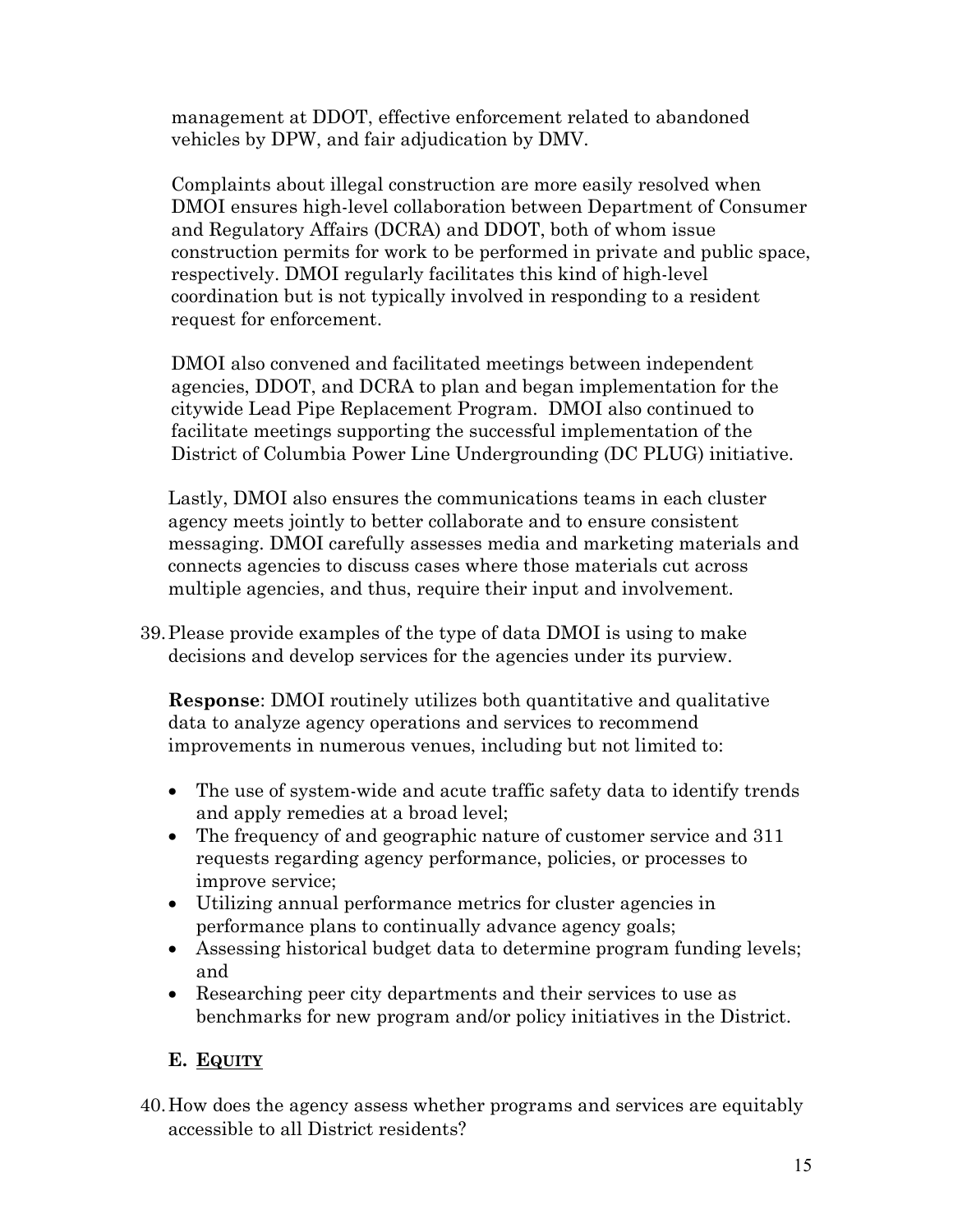- What were the results of any such assessments in FY 2021?
- What changes did the agency make in FY 2021 and FY 2022, to date, or does the agency plan to make in FY 2022 and beyond, to address identified inequities in access to programs and services?
- Does the agency have the resources needed to undertake these assessments? What would be needed for the agency to more effective identify and address inequities in access to agency programs and services

**Response:** During FY2021 and FY2022, to-date, DMOI did not conduct a formal assessment of whether DMOI cluster agency programs and services were equitably accessible to all residents because this will be the function of the Mayor's Office of Racial Equity (ORE) in coordination with the individual agencies. However, during the formulation of the FY22 budget, DMOI created an equity template for cluster agencies to assess their programs regarding equity. The template was for both existing and newly requested programs. The agency information provided allowed DMOI to seek revisions to the requests or to strongly support the requests during the budget formulation process.

During the FY23 budget formulation, the Office of the City Administrator provided an equity template for all agencies to guide budget formulation. This template was created in coordination with ORE. To assist agencies in completing the template, DMOI's budget and legislative representatives participated in a three-hour ORE training session in advance of our scheduled training dates. This training allows DMOI to assist cluster agencies in viewing processes, policies, and programs through an equity lens.

- 41. Does the agency have a racial or social equity statement or policy? Please share that document or policy statement with the Committee.
	- How was the policy formulated?
	- How is the policy used to inform agency decision-making?
	- Does the agency have a division or dedicated staff that administer and enforce this policy?
	- Does the agency assess its compliance with this policy? If so, how, and what were the results of the most recent assessment?

**Response:** DMOI created a voluntary monthly Equity Council in March 2021. The Equity Council meets once a month consists of representatives from the DMOI cluster agencies. During these meetings, agencies are able to collaborate and share what initiatives they are working on and learn from other agencies.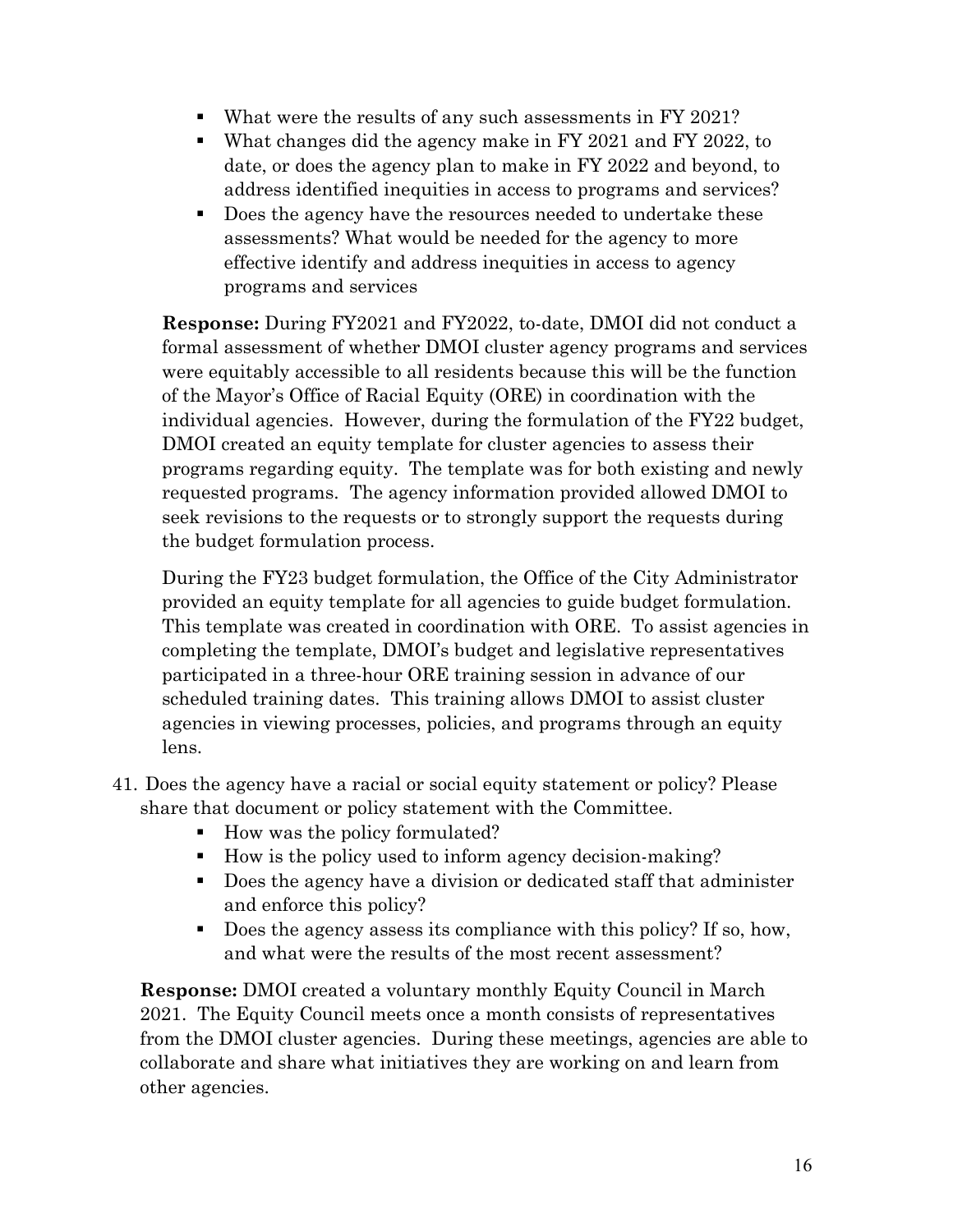As of January 2022, the Equity Council began the process of creating a mission, vision, and goals for the council. These documents will be finalized in FY 2022.

- 42.Does the agency have an internal equal employment opportunity statement or policy? Please share that document or policy statement with the Committee.
	- How was the policy formulated?
	- How is the statement or policy used to inform agency decisionmaking?
	- Does the agency have a division or dedicated staff that administer and enforce this policy?
	- Does the agency assess its compliance with this policy? If so, how, and what were the results of the most recent assessment?

**Response**: Since DMOI does not have direct hiring authority, we do not have an internal equal employment opportunity (EEO) statement or policy. We also do not have a Human Resource Director or Specialist. Instead, the DC Department of Human Services assists DMOI with its hiring needs. Therefore, we rely on the DCHR EEO statement, and any compliance requirements and assessments they conduct, as provided below:

*The District of Columbia Government is an Equal Opportunity Employer. All qualified candidates will receive consideration without regard to race, color, religion, national origin, sex, age, marital status, personal appearance, sexual orientation, family responsibilities, matriculation, disability, or political affiliation.* 

## **F. PUBLIC HEALTH EMERGENCY**

43.Please give an overview of any initiatives DMOI started in response to the Public Health Emergency due to COVID-19.

**Response**: DMOI shifted the focus of its functions to safe operations for District Government staff and providing services remotely or in-person where available, as the public health emergency required. During this time, DMOI instituted weekly meetings for purposes of disseminating COVID-19 information and to respond to any issues more quickly.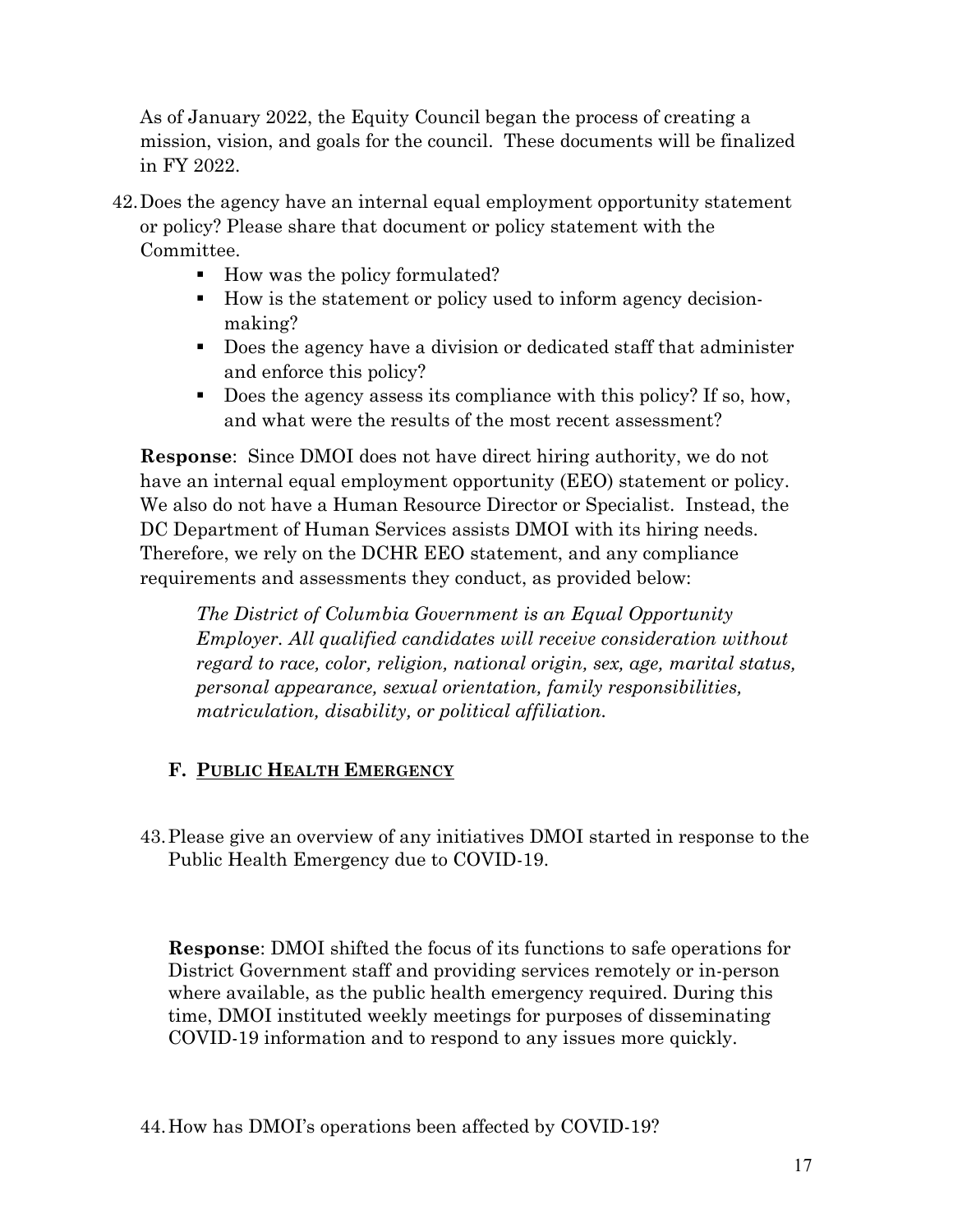**Response**: During the beginning of the pandemic, DMOI pivoted to a 100% telework posture. This means meetings were conducted by conference calls or virtually via Microsoft Teams or WebEx Meetings. DMOI also supported to the Government Operations / Mission Support section of the Emergency Operations Center (EOC) for the COVID-19 response, while other DMOI staff also supported the EOC for interagency coordination, provision of personal protective equipment (PPE), and communications.

45.What percentage of DMOI's total employees currently work remotely?

**Response:** Since returning to in-person work in FY21, DMOI staff have reported in-person to the John A. Wilson building three out of five workdays per week, with the remaining two days for telework. Starting in the end of December 2021 and continuing through January 2022, all DMOI staff have been 100 % telework, five days per week.

46.Please provide a copy of the agency's Continuing Operations Plan and any remote working protocol (if applicable).

**Response**: Questions concerning the District's Continuing Operations Plan and telework protocol should be directed to the Office of the City Administrator.

47.What agency programs and services have been impacted by revenue loss during the FY 2021 and FY 2022, to date, if any?

**Response**: DMOI does not directly administer programs or services generating revenue.

48.How has the agency ensured that all staff have access to appropriate equipment and internet connection, so as to work from home? What happens if a worker did not have the right tech or a stable connection?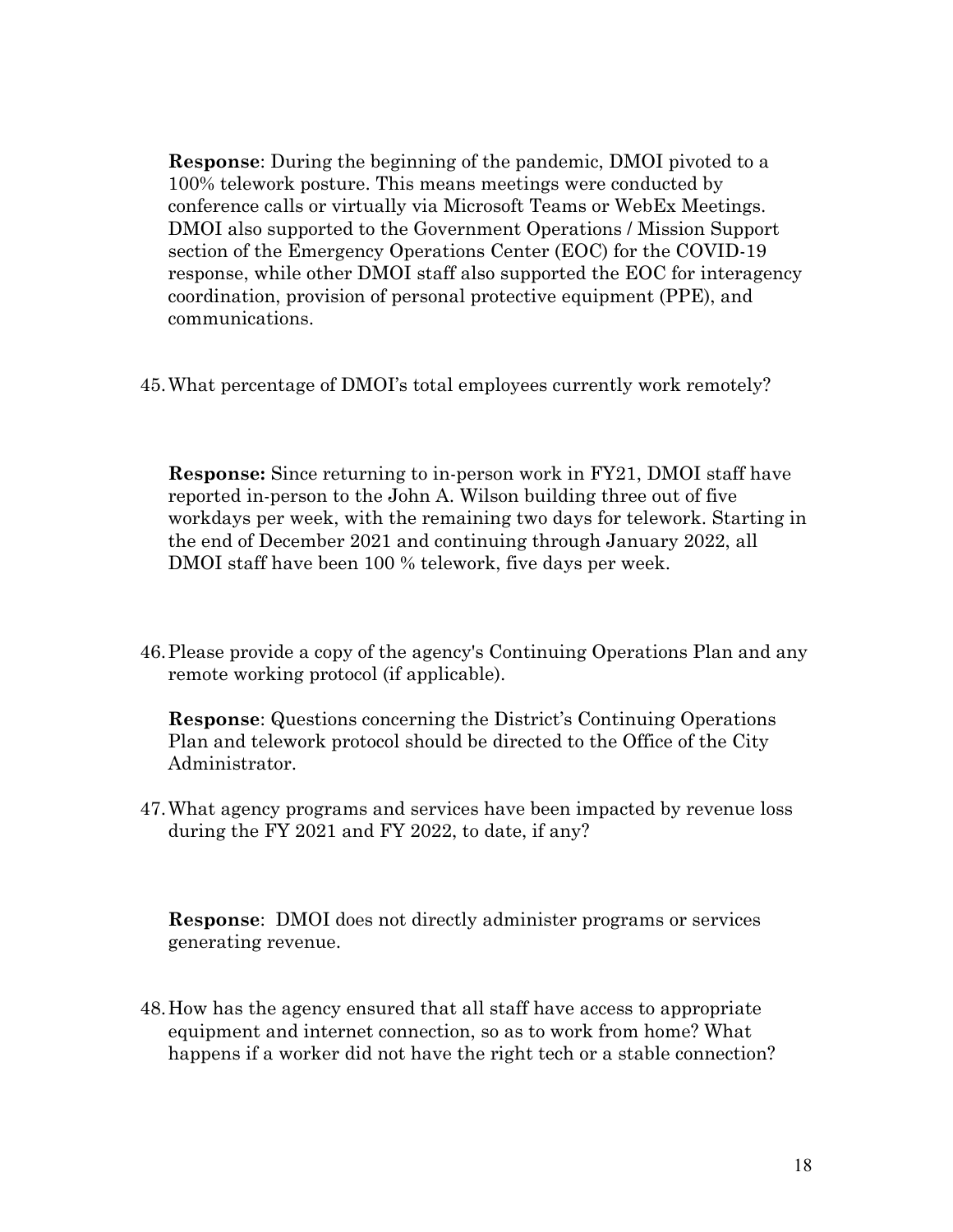**Response:** Prior to the pandemic, all DMOI employees were provided government-issued laptop computers, phones, and access to internet-based meeting platforms which allowed them to telework.

49.How much federal stimulus relief was directed to the agency during FY 2021 and FY 2022, to date, and for what purposes was it used? Is the agency anticipating any funding from the most recent infrastructure bill, and how will that be factored into the upcoming budget submission or supplemental?

**Response:** DMOI did not receive any federal stimulus relief during FY 2021 or FY 2022. We do not anticipate any direct funding from the most recent infrastructure bill.

50.Was the agency a recipient of any other federal grants stemming related to the public health emergency?

**Response:** DMOI did not receive any federal grants related to the public health emergency.

51.For any reductions to services, programs, or staffing, please provide the agency's plans to mitigate those in future Fiscal Years.

**Response:** DMOI did not experience any significant reductions to services, programs, or staffing in our current budget.

52.What role has DMOI played in the Executive's response to COVID-19?

**Response**: During the pandemic, DMOI kept the Executive apprised of operational needs and process changes due to COVID PPE, facility cleaning, and staffing shortages. Several DMOI staff also participated in the Mission Support EOC related to COVID. DMOI's participation has helped craft the Executive's response to the pandemic.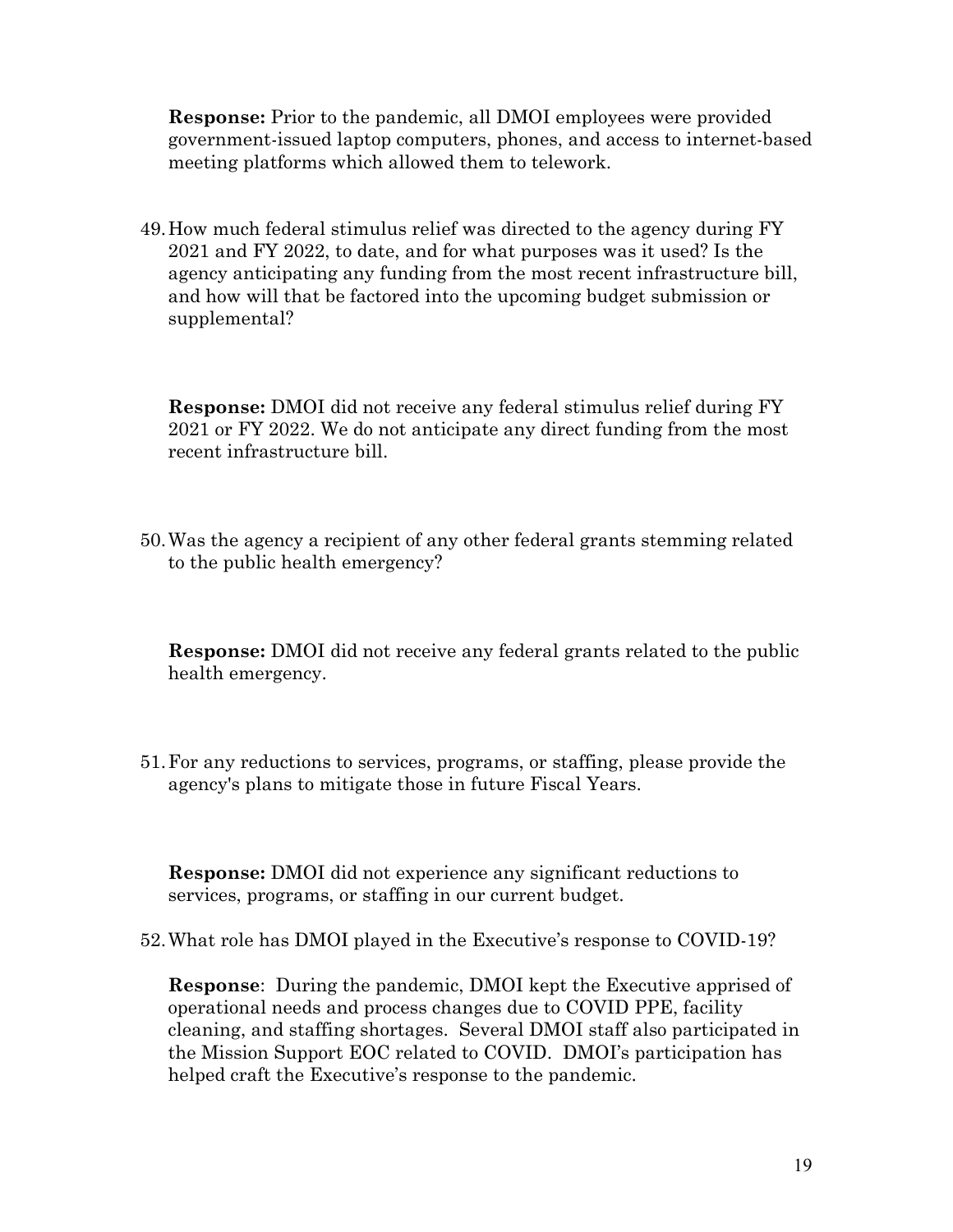## **Attachments**

- A DMOI FY22 Position List
- B DMOI FY21 PAR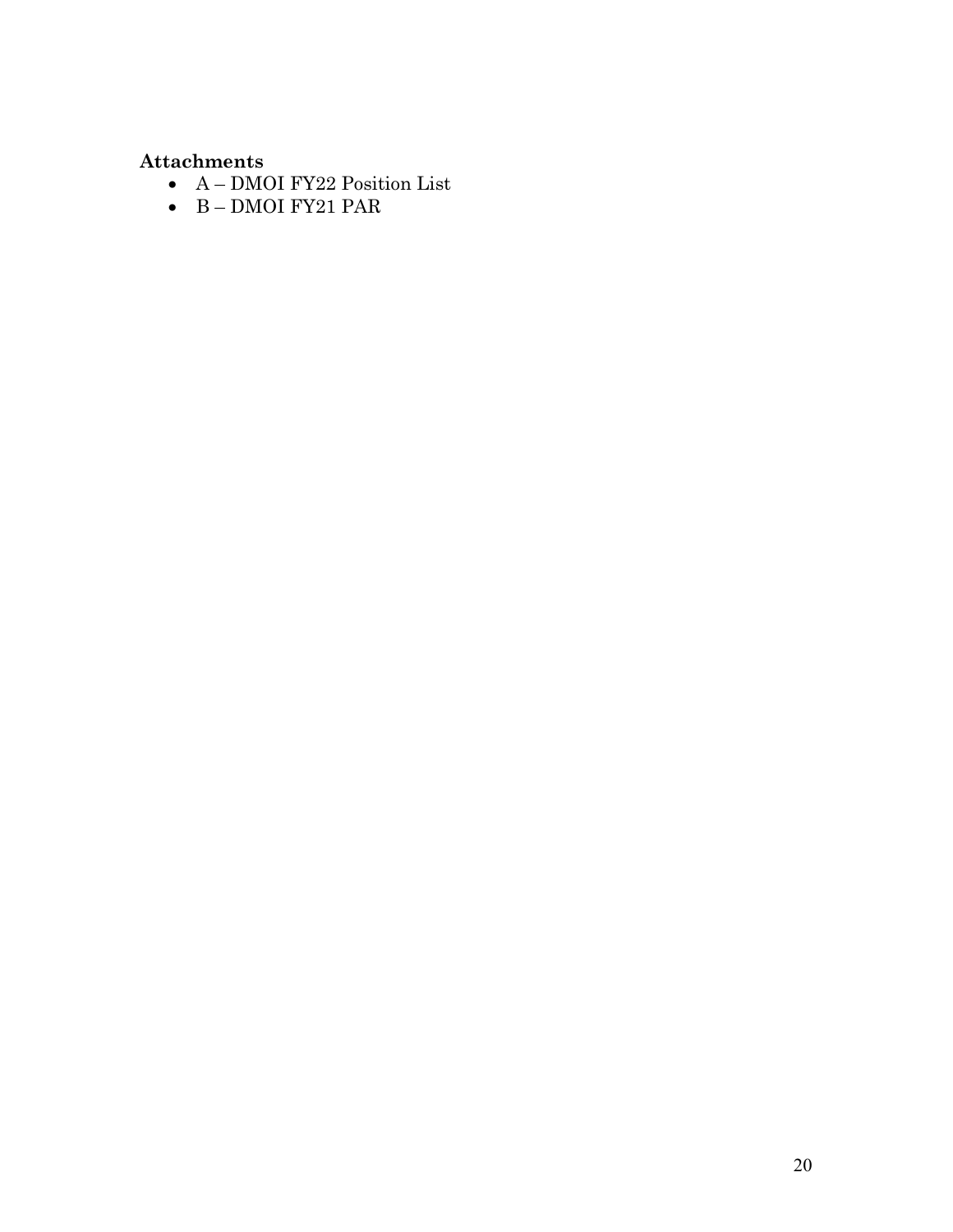#### **2022 Performance Oversight Questions Part II** *Deputy Mayor for Operations and Infrastructure*

## **A. TRANSIT AND TRANSPORTATION**

- 1. In the Committee on Transportation and the Environment's FY21 budget report, we recommended that DMOI create a centralized database where transit and transportation data could be housed and analyzed. The reasoning behind this recommendation was that the District receives transportation data from numerous sources every day, all of which feed into various databases, making the data difficult to analyze and use. Aggravating and analyzing all of this data could reveal trends and better inform policy.
	- What has DMOI done to further explore or consider this idea?

**Response**: Although DMOI has not explored this idea, some transportation data is accessible to the public on OCTO's [Open Data website](https://octo.dc.gov/service/open-data) in the form of GIS data.

• What is DMOI's opinion on this idea?

**Response**: DMOI believes this idea is worth exploring further with our cluster agencies.

• What obstacles are preventing DMOI from successfully implementing this idea, if any?

**Response**: Until we have explored this idea further, we cannot speculate on what obstacles may prevent implementing this idea.

• What would DMOI expect this to cost?

**Response**: Until we have explored this idea further, we do not have any cost estimates.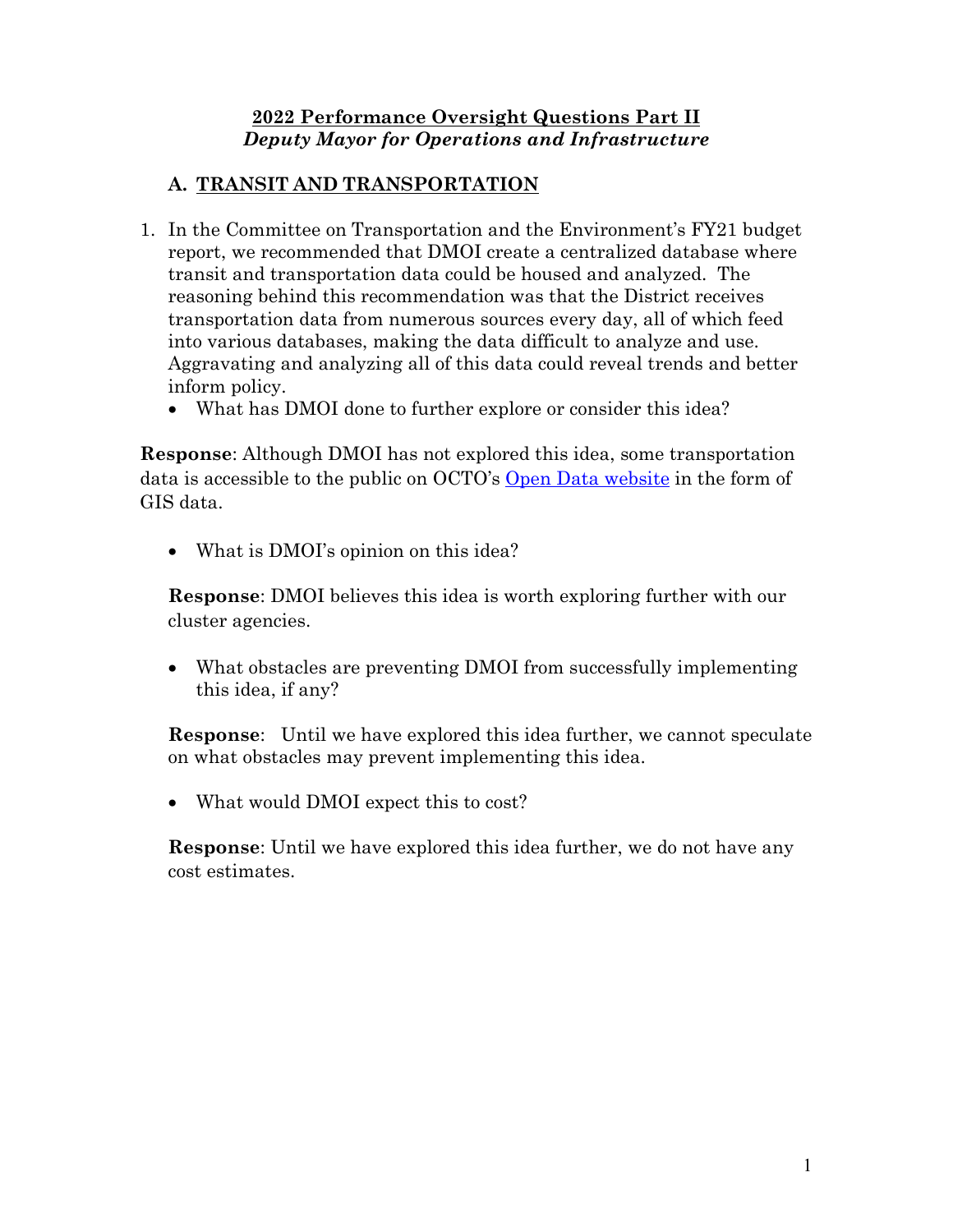#### **Deputy Mayor for Operations and Infrastructure (DMOI) FY22 Position List**

| <b>Position</b><br><b>Number</b> | <b>Name</b>             | <b>Title</b>                      | <b>District</b><br><b>Start Date</b> | Federal/<br>Local<br>Law to<br><b>Fill</b> | <b>Position Status</b> | <b>Series</b> | <b>Grade Step</b> | <b>Salary</b> | <b>Fringe</b> |
|----------------------------------|-------------------------|-----------------------------------|--------------------------------------|--------------------------------------------|------------------------|---------------|-------------------|---------------|---------------|
|                                  |                         |                                   |                                      |                                            |                        |               |                   |               |               |
|                                  | 87571 Lucinda Babers    | Deputy Mayor                      | 6/21/1999 No                         |                                            | Continuing             | 0301          | 11                | \$222,486     | \$48,947      |
|                                  | 87570 April Randall     | Senior Legislative Advisor        | 11/10/2008 No                        |                                            | Continuing             | 0301          | 15                | \$132,628     | \$29,178      |
|                                  | 99250 Mishawn Freeman   | Program Analyst                   | 9/16/2019 No                         |                                            | Continuing             | 0343          | 12                | \$82,465      | \$18,142      |
|                                  | 97844 Gwendolyn Cofield | <b>Public Information Officer</b> | 1/4/2016 No                          |                                            | Continuing             | 1001          | 15                | \$140,062     | \$30,814      |
|                                  | 97735 Jatarious Frazier | Special Assistant                 | 12/9/2019 No                         |                                            | Continuing             | 0301          | 11                | \$76,867      | \$16,911      |
|                                  | 87574 Nimotalai Azeez   | <b>Budget and Data Analyst</b>    | 4/9/2018 No                          |                                            | Continuing             | 0301          | 14                | \$112,503     | \$24,751      |
|                                  | 87576 Jonathan Rogers   | Chief of Staff                    | 4/23/2012 No                         |                                            | Continuing             | 0301          | 09                | \$147,794     | \$32,515      |
|                                  | 95307 Alan Propp        | Senior Policy Advisor             | 9/27/2021 No                         |                                            | Continuing             | 0301          | 14                | \$115,889     | \$25,496      |

(As of January 21, 2022)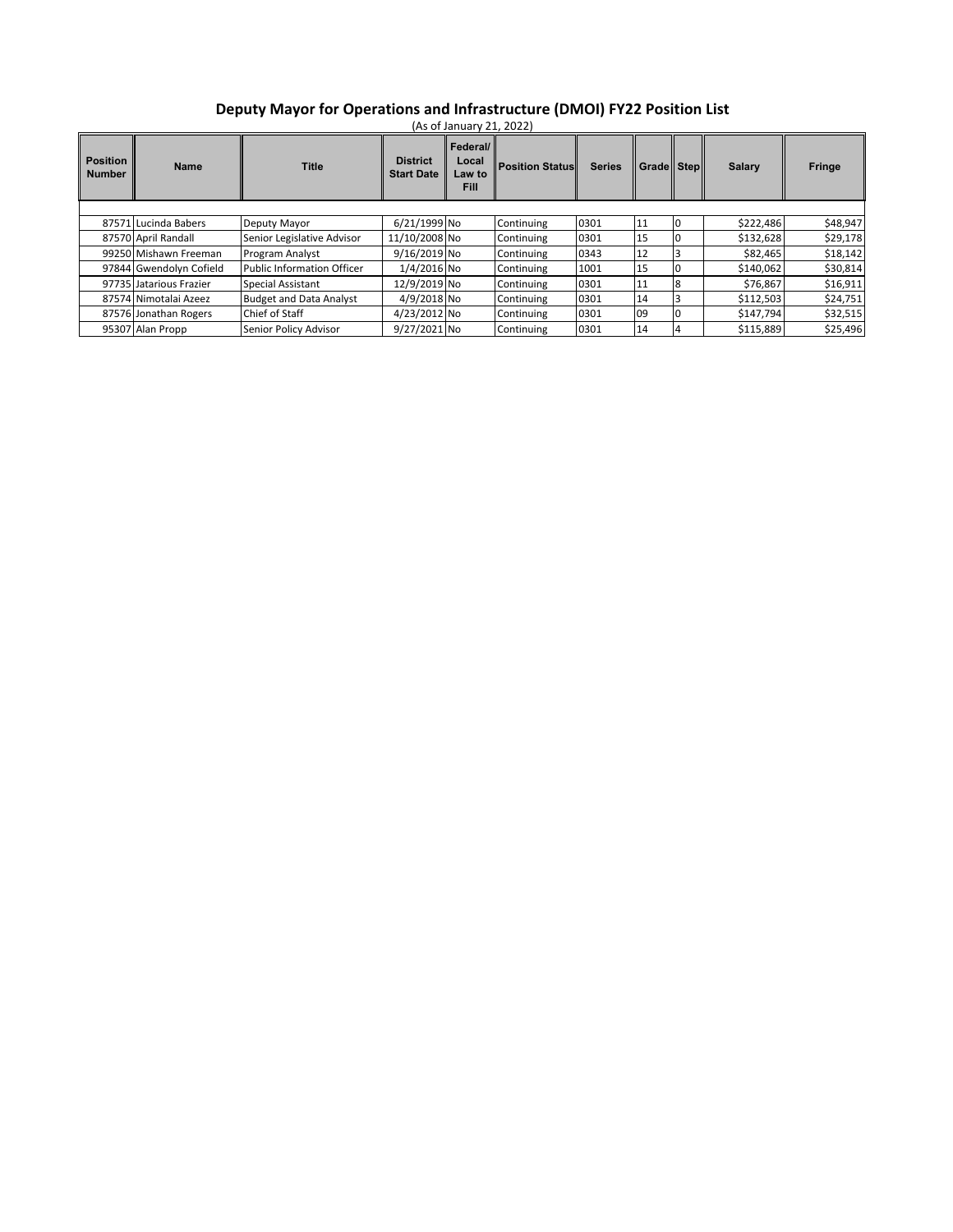#### Deputy mayor for Operations and Infrastructure FY2021

Agency Code KOO Fiscal Year 2021<br>
Mission The mission of the Deputy Mayor for Operations and Infrastructure (DMOI) is to support the Mayor to ensure a strong and sustained District government focused on maintaining,<br>
stren Very Code KOO<br>
Agency Deputy Mayor for Operations and Infrastructure<br>
Mission The mission of the Deputy Mayor for Operations and Infrastructure<br>
Mission The mission of the Deputy Mayor for Operations and Infrastructure (bu (Deputy Mayor for Operations and Infrastructure<br>
The mission of the Deputy Mayor for Operations and Infrastructure<br>
strengthening, and investing in the District's infrastructure (built an<br>
businesses.<br>
The Deputy Mayor for

- 
- 
- -

#### $\blacktriangleright$  2021 Accomplishments

|                        | Agency Deputy Mayor for Operations and Infrastructure                                                                                                                                                                                                                                                                                                                                                                                                                                                                                                                                                                                                                                                                                                                                                                                                                                                                                                                                                  |  |  | Agency Code KOO |                                                                                                                                                                                |  |                                                                                                     |  | Fiscal Year 2021 |                                                                                                                                                                 |
|------------------------|--------------------------------------------------------------------------------------------------------------------------------------------------------------------------------------------------------------------------------------------------------------------------------------------------------------------------------------------------------------------------------------------------------------------------------------------------------------------------------------------------------------------------------------------------------------------------------------------------------------------------------------------------------------------------------------------------------------------------------------------------------------------------------------------------------------------------------------------------------------------------------------------------------------------------------------------------------------------------------------------------------|--|--|-----------------|--------------------------------------------------------------------------------------------------------------------------------------------------------------------------------|--|-----------------------------------------------------------------------------------------------------|--|------------------|-----------------------------------------------------------------------------------------------------------------------------------------------------------------|
|                        | Mission The mission of the Deputy Mayor for Operations and Infrastructure (DMOI) is to support the Mayor to ensure a strong and sustained District government focused on maintaining,<br>strengthening, and investing in the District's infrastructure (built and natural environment) and delivering high-quality government services to residents, non-residents and<br>businesses.                                                                                                                                                                                                                                                                                                                                                                                                                                                                                                                                                                                                                  |  |  |                 |                                                                                                                                                                                |  |                                                                                                     |  |                  |                                                                                                                                                                 |
| Summary of<br>Services | The Deputy Mayor for Operations and Infrastructure:                                                                                                                                                                                                                                                                                                                                                                                                                                                                                                                                                                                                                                                                                                                                                                                                                                                                                                                                                    |  |  |                 |                                                                                                                                                                                |  |                                                                                                     |  |                  |                                                                                                                                                                 |
|                        | . Oversees the District government's performance of infrastructure and government services agencies;<br>· Develops strategies and policies to achieve the Mayor's infrastructure, mobility, sustainability, financial services, and government services goals by aligning agency budgets,<br>engaging key stakeholders (including independent agencies), and ensuring the implementation of programs and operations;<br>Works with agencies to achieve a safe, reliable, and robust multimodal transportation network focusing on pedestrians, bicycles, personal mobility devices, mass transit, for-<br>hire vehicles, and motor vehicles; and<br>. Develops and assesses innovative ways to provide faster, more transparent and customer-friendly government services for residents, non-residents, and businesses,<br>including licensing, permitting, inspections, financial services, solid waste collection, recycling, snow removal, street/sidewalk/alley repair, energy use, and ticketing. |  |  |                 |                                                                                                                                                                                |  |                                                                                                     |  |                  |                                                                                                                                                                 |
|                        | 2021 Accomplishments                                                                                                                                                                                                                                                                                                                                                                                                                                                                                                                                                                                                                                                                                                                                                                                                                                                                                                                                                                                   |  |  |                 |                                                                                                                                                                                |  |                                                                                                     |  |                  |                                                                                                                                                                 |
| Accomplishment         |                                                                                                                                                                                                                                                                                                                                                                                                                                                                                                                                                                                                                                                                                                                                                                                                                                                                                                                                                                                                        |  |  |                 | Impact on Agency                                                                                                                                                               |  | Impact on Residents                                                                                 |  |                  |                                                                                                                                                                 |
|                        | In FY21, DMOI increased the core cluster agencies commitment to employee performance management<br>with 99.74% FY20 evaluation completions and 98.99% FY21 plan completions. Both of these<br>percentages are increases over the FY20 process.                                                                                                                                                                                                                                                                                                                                                                                                                                                                                                                                                                                                                                                                                                                                                         |  |  | employees.      | This increase helps to create a<br>productive and accountable<br>workforce, which promotes the<br>continuous professional<br>development and growth of all                     |  | n/a                                                                                                 |  |                  |                                                                                                                                                                 |
|                        | In FY21, with DMOI's oversight, DFHV created and propelled DC SchoolConnect, a new program that<br>gives transportation to DC students in a safer alternative to and from schools. DC SchoolConnect serves<br>25, middle, and high schools via dedicated shuttles.                                                                                                                                                                                                                                                                                                                                                                                                                                                                                                                                                                                                                                                                                                                                     |  |  | each school.    | DMOI and DFHV worked closely<br>with the school administrator's of<br>the 25 qualified schools to<br>memorize the transportation needs<br>and create a tailor made service for |  | Safe Passage zones chose three "Microstops" or<br>secure helpful areas where students are picked up |  |                  | DCPS and charter school students East of the River in<br>within the morning and transported to school; and<br>within the evening transported back to those same |
|                        |                                                                                                                                                                                                                                                                                                                                                                                                                                                                                                                                                                                                                                                                                                                                                                                                                                                                                                                                                                                                        |  |  |                 |                                                                                                                                                                                |  | Microstops.                                                                                         |  |                  |                                                                                                                                                                 |

#### $\blacktriangleright$  2021 Key Performance Indicators

| enhancements. Then, as a cluster, we created a voluntary Equity Council, which met monthly, where<br>agencies collaborated and shared what equity initiatives they were working on and learned from each<br>other. |           |                             |                             |                             | were equitable.                   | focus on best practices to ensure<br>agencies' policies and programs |                                   | support the District's most vulnerable residents and<br>stakeholders. |                             |                            |                                                                                                                              |
|--------------------------------------------------------------------------------------------------------------------------------------------------------------------------------------------------------------------|-----------|-----------------------------|-----------------------------|-----------------------------|-----------------------------------|----------------------------------------------------------------------|-----------------------------------|-----------------------------------------------------------------------|-----------------------------|----------------------------|------------------------------------------------------------------------------------------------------------------------------|
| 2021 Key Performance Indicators                                                                                                                                                                                    |           |                             |                             |                             |                                   |                                                                      |                                   |                                                                       |                             |                            |                                                                                                                              |
| Measure                                                                                                                                                                                                            | Frequency | <b>FY</b><br>2019<br>Actual | <b>FY</b><br>2020<br>Actual | <b>FY</b><br>2021<br>Target | <b>FY</b><br>2021<br>Quarter<br>ı | <b>FY</b><br>2021<br>Quarter<br>$\overline{2}$                       | <b>FY</b><br>2021<br>Quarter<br>3 | <b>FY</b><br>2021<br>Quarter<br>$\Delta$                              | <b>FY</b><br>2021<br>Actual | Was<br>2021<br>KPI<br>Met? | Explanation<br>For Unmet<br>KPI                                                                                              |
| 1- Foster collaboration and coordination among District agencies, federal agencies, and the private sector to achieve District goals. (1 Measure)                                                                  |           |                             |                             |                             |                                   |                                                                      |                                   |                                                                       |                             |                            |                                                                                                                              |
| Percent of key DMOI goals achieved in FY20                                                                                                                                                                         | Quarterly | New in<br>2020              | 50%                         | 80%                         | No<br>applicable<br>incidents     | No<br>applicable<br>incidents                                        | 100%                              | 100%                                                                  | 100%                        | Met                        |                                                                                                                              |
| 2- Provide direction, guidance and oversight to operational agencies to enhance residents' and customers' experience by utilizing technology and process improvement. (2)<br>Measures)                             |           |                             |                             |                             |                                   |                                                                      |                                   |                                                                       |                             |                            |                                                                                                                              |
| Percent of FY21 total cluster agency KPIs met or<br>exceeded                                                                                                                                                       | Quarterly | New in<br>2020              | 75.3%                       | 80%                         | 86.4%                             | 81.8%                                                                | 88.6%                             | 82.7%                                                                 | 84.9%                       | Met                        |                                                                                                                              |
| Percent of FY21 total cluster agency strategic<br>initiatives met or exceeded                                                                                                                                      | Quarterly | New in<br>2020              | 95.1%                       | 80%                         | 100%                              | 100%                                                                 | 100%                              | 55.4%                                                                 | 89%                         | Met                        |                                                                                                                              |
| 3 - Create and maintain a highly effective, transparent, reliable, sustainable, and responsive District government. (2 Measures)                                                                                   |           |                             |                             |                             |                                   |                                                                      |                                   |                                                                       |                             |                            |                                                                                                                              |
| Percent of decrease in FY21 fatal traffic vehicle and Quarterly<br>cyclist deaths as compared to FY20 time period<br>(Vision Zero)                                                                                 |           | New in<br>2020              | 0%                          | 2%                          | 0%                                | 0%                                                                   | 0%                                | 0%                                                                    | 0%                          | <b>Unmet</b>               | <b>The District</b><br>works to<br>continue all<br>efforts to<br>decrease fatal<br>traffic vehicle<br>and cyclist<br>deaths. |
| Percent of DMOI IQs turned around within 48<br>hours                                                                                                                                                               | Quarterly | New in<br>2020              | 99.3%                       | 95%                         | 100%                              | 100%                                                                 | 100%                              | 100%                                                                  | 100%                        | Met                        |                                                                                                                              |
|                                                                                                                                                                                                                    |           |                             |                             |                             |                                   |                                                                      |                                   |                                                                       |                             |                            |                                                                                                                              |
| 2021 Workload Measures                                                                                                                                                                                             |           |                             |                             |                             |                                   |                                                                      |                                   |                                                                       |                             |                            |                                                                                                                              |

#### $\blacktriangleright$  2021 Workload Measures

|                                                      |                    |                   |       |                            |      |                      |                |           |                      |     | and cyclist<br>deaths. |
|------------------------------------------------------|--------------------|-------------------|-------|----------------------------|------|----------------------|----------------|-----------|----------------------|-----|------------------------|
| Percent of DMOI IQs turned around within 48<br>hours | Quarterly          | New in<br>2020    | 99.3% | 95%                        | 100% | 100%                 | 100%           | 100%      | 100%                 | Met |                        |
| 2021 Workload Measures                               |                    |                   |       |                            |      |                      |                |           |                      |     |                        |
| Measure                                              | FY 2019<br>Actual  | FY 2020<br>Actual |       | FY 2021 Quarter<br>1       |      | FY 2021<br>Quarter 2 | FY 2021        | Quarter 3 | FY 2021<br>Quarter 4 |     | FY 2021<br>Actual      |
| 1 - Advocacy (1 Measure)                             |                    |                   |       |                            |      |                      |                |           |                      |     |                        |
| Number of DMOI key goals met                         | New in 2020        | $\overline{2}$    |       | No applicable<br>incidents |      | $\mathbf{I}$         | $\overline{2}$ |           | $\overline{2}$       |     | 5                      |
| 1 - Communications (1 Measure)                       |                    |                   |       |                            |      |                      |                |           |                      |     |                        |
| Number of DMOI cluster agency MMB events             | <b>New in 2020</b> | 46                |       | $\overline{4}$             |      | 8                    | 9              |           | 8                    |     | 29                     |
| 2 - Legislation (1 Measure)                          |                    |                   |       |                            |      |                      |                |           |                      |     |                        |
| Number of DMOI IQs received                          | New in 2020        | 294               |       | 56                         |      | 60                   | 74             |           | 12                   |     | 202                    |
| 2 - Policy (1 Measure)                               |                    |                   |       |                            |      |                      |                |           |                      |     |                        |
| Number of FY20 fatal traffic related deaths          | <b>New in 2020</b> | 38                |       | 6                          |      | $\overline{7}$       | 12             |           | $\overline{4}$       |     | 29                     |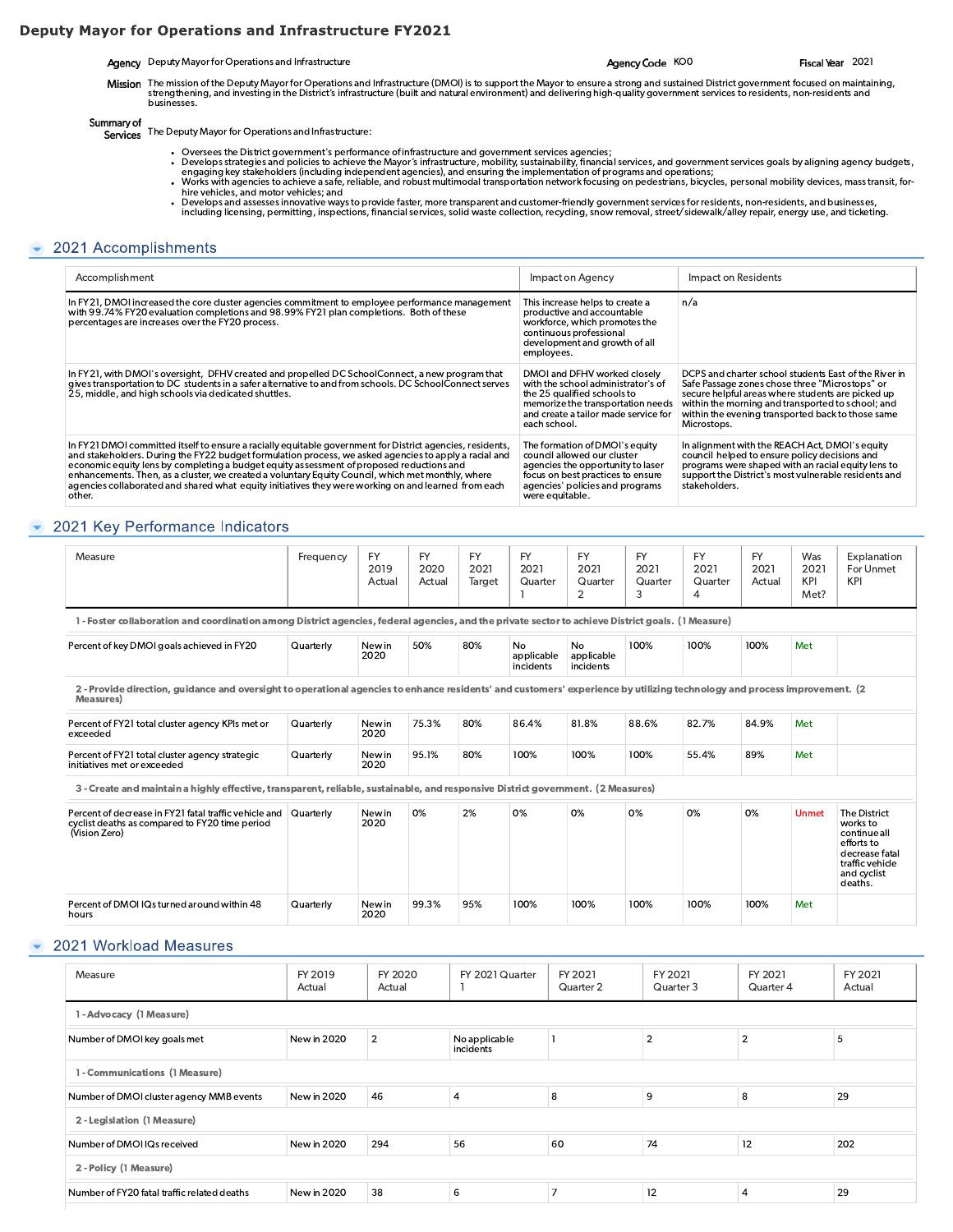| Measure  | FY 2019<br>Actual                                                                                                                                                                                | FY 2020<br>Actual | FY 2021 Quarter | FY 2021<br>Quarter 2 | FY 2021<br>Quarter 3 | FY 2021<br>Quarter 4 | FY 2021<br>Actual |
|----------|--------------------------------------------------------------------------------------------------------------------------------------------------------------------------------------------------|-------------------|-----------------|----------------------|----------------------|----------------------|-------------------|
|          |                                                                                                                                                                                                  |                   |                 |                      |                      |                      |                   |
| reviewed | New in 2020                                                                                                                                                                                      | 120               | 22              | 12                   | 8                    | 10                   | 52                |
|          |                                                                                                                                                                                                  |                   |                 |                      |                      |                      |                   |
|          | New in 2020                                                                                                                                                                                      | 12                | $\overline{4}$  | 4                    | 4                    | 4                    | 16                |
|          | New in 2020                                                                                                                                                                                      | 24                | 10              | 10                   | 9                    |                      | 36                |
|          | 3 - Customer Service (1 Measure)<br>Number of DMOI related customer complaints<br>3 - Performance Management (2 Measures)<br>Number of DMOI KPIs met<br>Number of DMOI Strategic Initiatives met |                   |                 |                      |                      |                      |                   |

#### **2021 Operations**

| <b>Operations Title</b>   | <b>Operations Description</b>                                                                                                                                                                                     | Type of<br>Operations |
|---------------------------|-------------------------------------------------------------------------------------------------------------------------------------------------------------------------------------------------------------------|-----------------------|
|                           | 1 - Foster collaboration and coordination among District agencies, federal agencies, and the private sector to achieve District goals. (2 Activities)                                                             |                       |
| Communications            | Support EOM Communications and DMOI agency Communication Directors with the efficient collection and distribution of information within and outside<br>the government                                             | Daily Service         |
| Advocacy                  | Assist DMOI cluster agencies with issues/barriers impeding their ability to effectively carry out their mission and complete their projects (i.e., capital,<br>climate change, resilience, clean energy act, etc) | Daily Service         |
| Activities)               | 2- Provide direction, guidance and oversight to operational agencies to enhance residents' and customers' experience by utilizing technology and process improvement. (2)                                         |                       |
| Legislation               | Review and approve all DMOI cluster agency legislative and rulemaking requests and coordinate with other governmental agencies, including the Council.                                                            | Daily Service         |
| Policy                    | Recommend and review policies and programs using data and best practices to promote cluster agencies and improve agency operations                                                                                | Daily Service         |
|                           | 3 - Create and maintain a highly effective, transparent, reliable, sustainable, and responsive District government. (3 Activities)                                                                                |                       |
| Performance<br>Management | Review, approve and track DMOI cluster agencies' performance plans to ensure improved outcomes, accurate information and efficiencies                                                                             | Daily Service         |
| <b>Customer Service</b>   | Receive, track and assist in resolving DMOI cluster agencies' constituent and customer issues and concerns elevated above the agency level                                                                        | Daily Service         |
| Budget                    | Support DMOI cluster agencies regarding budgetary needs and priorities to ensure agency and Mayoral priorities are met or exceeded                                                                                | Daily Service         |

#### **2021 Strategic Initiatives**

| Strategic<br>Initiative<br>Title                                | <b>Strategic Initiative Description</b>                                                                                                                                                                                                                                          | Completion<br>to Date | <b>Status Update</b>                                                                                                                                                                                                                                                                                                 | <b>Explanation for</b><br>Incomplete Initiative                                                                                                 |
|-----------------------------------------------------------------|----------------------------------------------------------------------------------------------------------------------------------------------------------------------------------------------------------------------------------------------------------------------------------|-----------------------|----------------------------------------------------------------------------------------------------------------------------------------------------------------------------------------------------------------------------------------------------------------------------------------------------------------------|-------------------------------------------------------------------------------------------------------------------------------------------------|
|                                                                 | <b>Advocacy (1 Strategic Initiative)</b>                                                                                                                                                                                                                                         |                       |                                                                                                                                                                                                                                                                                                                      |                                                                                                                                                 |
| Agency<br>Reporting<br>Requirements                             | Develop Cluster   Identify new or revised agency reporting requirements for the DMOI<br>cluster agencies and establish annual and biennial automated agency<br>review and update of reporting requirements                                                                       | Complete              | Complete                                                                                                                                                                                                                                                                                                             |                                                                                                                                                 |
|                                                                 | <b>Budget (1 Strategic Initiative)</b>                                                                                                                                                                                                                                           |                       |                                                                                                                                                                                                                                                                                                                      |                                                                                                                                                 |
| Identify and<br>Develop Zero-<br><b>Based Budget</b>            | ldentify and develop zero-based budget profiles for 15 agency functions 75-99%<br>across the cluster. These profiles will inform FY 2022 agency budget<br>requests.                                                                                                              |                       | Due to additional workload on agencies and DMOI due to<br>ARPA guidance and a two-month delay for transmitting the<br>FY22 budget, This project did not start as early as<br>anticipated goal. The new deadline is lanuary 2022.                                                                                     | Due to additional<br>workload on agencies<br>and DMOI due to ARPA<br>guidance and a two-<br>month delay for<br>transmitting the FY22<br>budget, |
|                                                                 | <b>Communications (4 Strategic initiatives)</b>                                                                                                                                                                                                                                  |                       |                                                                                                                                                                                                                                                                                                                      |                                                                                                                                                 |
| Cluster<br>Newsletter                                           | Launch a DMOI cluster newsletter for biannual distribution at minimum.                                                                                                                                                                                                           | Complete              | At the end of Q4, preliminary plans began for the second<br>The DMOI Digest, which launched Nov. 10, 2021                                                                                                                                                                                                            |                                                                                                                                                 |
| Customer<br>Survey                                              | Develop and implement a plan for periodic surveys to residents,<br>soliciting feedback on DMOI agency services and/or initiatives.                                                                                                                                               | Complete              | The survey was distributed August 2, 2021                                                                                                                                                                                                                                                                            |                                                                                                                                                 |
| Vision Zero                                                     | Create two videos on Vision Zero to be shared via DMOI's social media<br>accounts.                                                                                                                                                                                               | 75-99%                | Edits of the video are taking longer than expected because<br>in each revision, more new edits have been needed.<br>Separately DDOT pushed out shorter videos as part of its<br>summer safety campaign.                                                                                                              | Edits of the video are<br>taking longer than<br>expected because in each<br>revision, more new edits<br>have been needed.                       |
| Communication<br>Primer                                         | Create and provide a primer document outlining communication<br>protocols for DMOI agency Directors and program teams and<br>implement lessons learned from FY2021. Follow up with a DMOI<br>Comms presentation to Directors/program teams, on a request or as-<br>needed basis. | 75-99%                | Draft undergoing review by Deputy Mayor                                                                                                                                                                                                                                                                              | n/a                                                                                                                                             |
|                                                                 | Legislation (1 Strategic Initiative)                                                                                                                                                                                                                                             |                       |                                                                                                                                                                                                                                                                                                                      |                                                                                                                                                 |
| Legislative<br>Primer                                           | Review and update the DMOI cluster Legislative Primer with lessons<br>learned from 2020.                                                                                                                                                                                         | Complete              | Complete                                                                                                                                                                                                                                                                                                             |                                                                                                                                                 |
|                                                                 | Performance Management (3 Strategic initiatives)                                                                                                                                                                                                                                 |                       |                                                                                                                                                                                                                                                                                                                      |                                                                                                                                                 |
| <b>Improve Street</b><br>Lighting To<br>Ensure Public<br>Safety | Coordinate with DDOT to improve lighting at 90 percent of MPD<br>requested locations. DMOI will conduct quarterly meetings with MPD,<br>MOCRS, and DDOT to identify locations and confirm lighting is<br>obstructed/missing to ensure public safety.                             | Complete              | In FY21 there were 10,264 overall service request for street<br>light investigations in the 311 system. DDOT completed<br>94% of the service request. MPD officers used OUC 311 to<br>submit request, with their unique identifier (CAD number).<br>DDOT completed 256 street light repair at the request of<br>MPD. |                                                                                                                                                 |